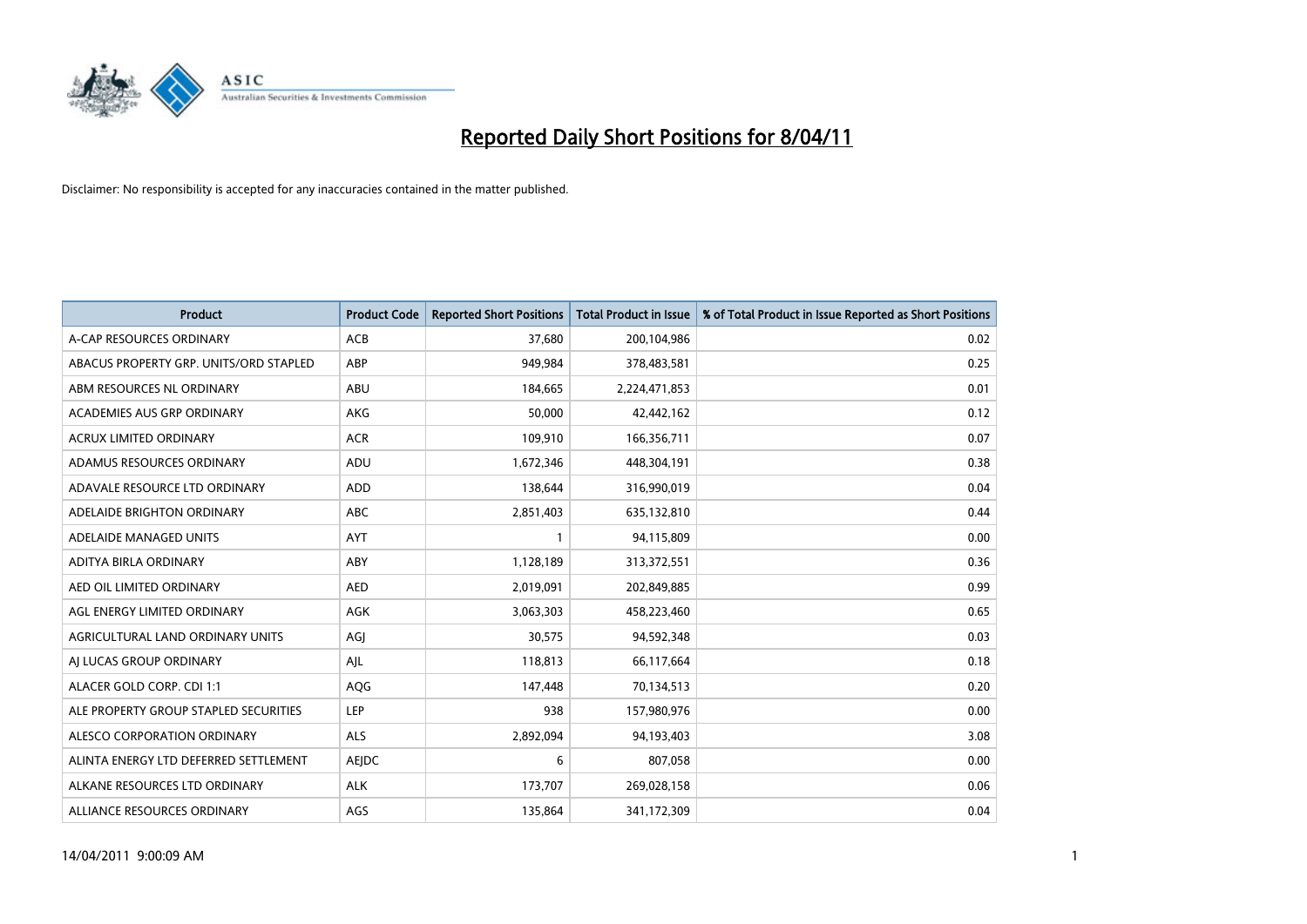

| <b>Product</b>                         | <b>Product Code</b> | <b>Reported Short Positions</b> | Total Product in Issue | % of Total Product in Issue Reported as Short Positions |
|----------------------------------------|---------------------|---------------------------------|------------------------|---------------------------------------------------------|
| ALLIED GOLD LIMITED ORDINARY           | <b>ALD</b>          | 1,295,908                       | 1,042,206,569          | 0.12                                                    |
| ALUMINA LIMITED ORDINARY               | <b>AWC</b>          | 25,106,845                      | 2,440,196,187          | 1.00                                                    |
| AMA GROUP LIMITED ORDINARY             | <b>AMA</b>          | 2,500,000                       | 277,529,305            | 0.90                                                    |
| AMADEUS ENERGY ORDINARY                | AMU                 | 454,000                         | 300,288,855            | 0.15                                                    |
| AMALGAMATED HOLDINGS ORDINARY          | <b>AHD</b>          | 9,407                           | 157,458,568            | 0.01                                                    |
| AMCOM TELECOMM, ORDINARY               | <b>AMM</b>          | 24,782                          | 716,812,103            | 0.00                                                    |
| AMCOR LIMITED ORDINARY                 | <b>AMC</b>          | 7,901,130                       | 1,226,387,533          | 0.63                                                    |
| AMP LIMITED ORDINARY                   | AMP                 | 16,405,218                      | 2,789,686,764          | 0.56                                                    |
| AMPELLA MINING ORDINARY                | <b>AMX</b>          | 238,116                         | 203,285,108            | 0.12                                                    |
| ANGLOGOLD ASHANTI CDI 5:1              | AGG                 | 4                               | 89,207,765             | 0.00                                                    |
| ANSELL LIMITED ORDINARY                | <b>ANN</b>          | 3,538,737                       | 133,007,903            | 2.66                                                    |
| ANTARES ENERGY LTD ORDINARY            | <b>AZZ</b>          | 101,632                         | 283,000,000            | 0.04                                                    |
| ANZ BANKING GRP LTD ORDINARY           | <b>ANZ</b>          | 4,306,895                       | 2,596,414,163          | 0.15                                                    |
| APA GROUP STAPLED SECURITIES           | <b>APA</b>          | 5,826,363                       | 556,193,951            | 1.03                                                    |
| APEX MINERALS NL ORDINARY              | <b>AXM</b>          | 885,146                         | 5,550,243,713          | 0.02                                                    |
| APN EUROPEAN RETAIL UNITS STAPLED SEC. | <b>AEZ</b>          | 11,832                          | 544,910,660            | 0.00                                                    |
| APN NEWS & MEDIA ORDINARY              | <b>APN</b>          | 15,439,508                      | 618,568,292            | 2.51                                                    |
| AQUARIUS PLATINUM. ORDINARY            | <b>AOP</b>          | 2,696,583                       | 463,266,640            | 0.57                                                    |
| AOUILA RESOURCES ORDINARY              | <b>AQA</b>          | 3,529,821                       | 374,323,124            | 0.96                                                    |
| ARAFURA RESOURCE LTD ORDINARY          | <b>ARU</b>          | 4,980,181                       | 367,930,342            | 1.37                                                    |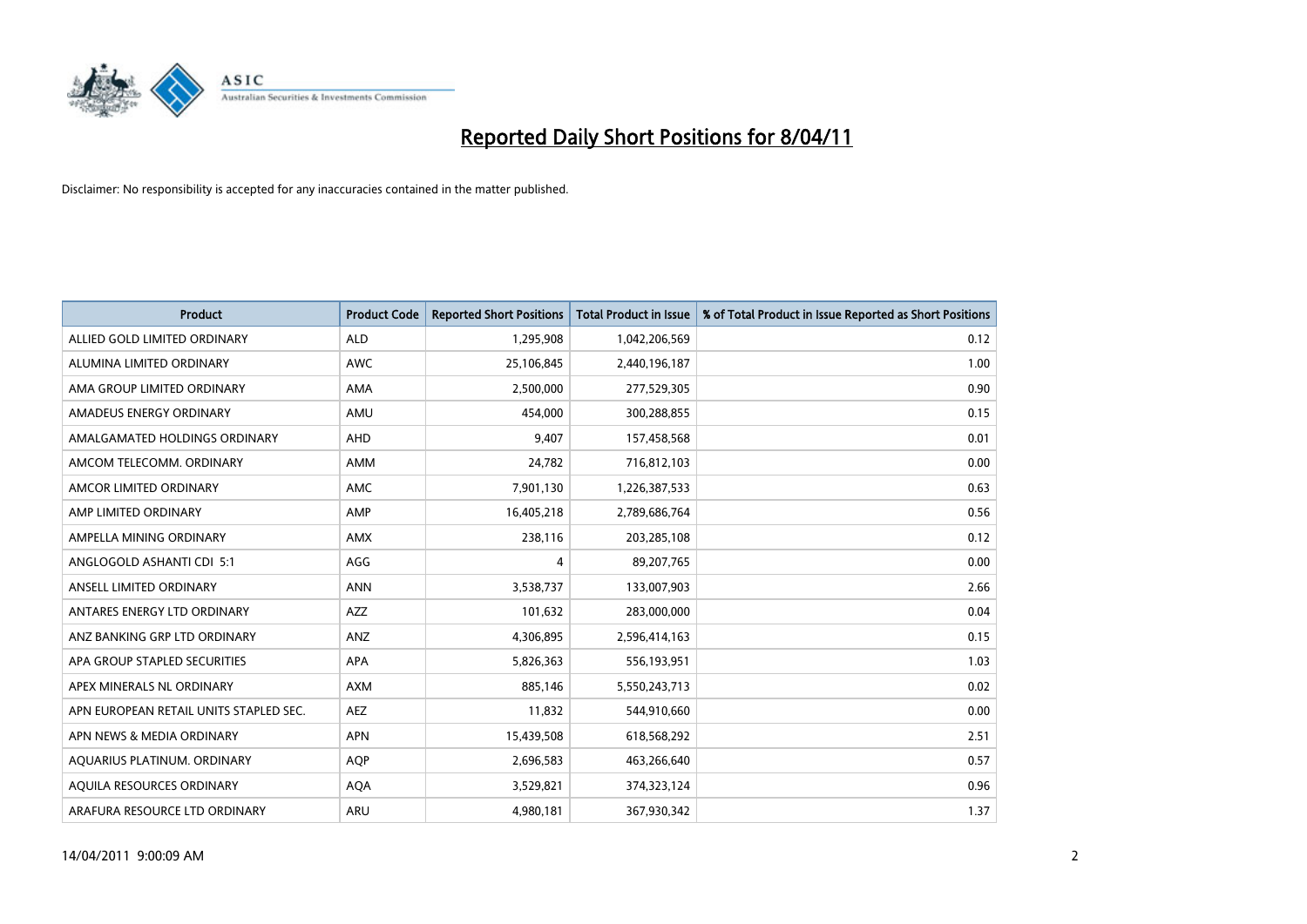

| <b>Product</b>                          | <b>Product Code</b> | <b>Reported Short Positions</b> | Total Product in Issue | % of Total Product in Issue Reported as Short Positions |
|-----------------------------------------|---------------------|---------------------------------|------------------------|---------------------------------------------------------|
| ARB CORPORATION ORDINARY                | <b>ARP</b>          | 12,440                          | 72,481,302             | 0.01                                                    |
| ARDENT LEISURE GROUP STAPLED SECURITIES | AAD                 | 289,020                         | 318,147,978            | 0.08                                                    |
| ARISTOCRAT LEISURE ORDINARY             | ALL                 | 30,375,800                      | 536,480,307            | 5.67                                                    |
| ASCIANO LIMITED ORDINARY                | <b>AIO</b>          | 10,354,549                      | 2,926,103,883          | 0.36                                                    |
| ASG GROUP LIMITED ORDINARY              | <b>ASZ</b>          | 16.669                          | 168,247,718            | 0.01                                                    |
| ASPEN GROUP ORD/UNITS STAPLED           | <b>APZ</b>          | 1,131,296                       | 592,674,670            | 0.17                                                    |
| ASPIRE MINING LTD ORDINARY              | <b>AKM</b>          | 47.562                          | 535,971,483            | 0.01                                                    |
| <b>ASTON RES LTD ORDINARY</b>           | <b>AZT</b>          | 203,146                         | 204,527,604            | 0.10                                                    |
| ASTRO JAP PROP GROUP STAPLED SECURITIES | AJA                 | 18,324                          | 58,445,002             | 0.04                                                    |
| ASX LIMITED ORDINARY                    | <b>ASX</b>          | 1,028,554                       | 175,136,729            | 0.59                                                    |
| ATLANTIC LIMITED ORDINARY               | ATI                 | 542,017                         | 112,790,281            | 0.48                                                    |
| ATLAS IRON LIMITED ORDINARY             | <b>AGO</b>          | 3,670,496                       | 815,689,044            | 0.44                                                    |
| AURORA MINERALS LTD ORDINARY            | <b>ARM</b>          | 1.087                           | 104,167,499            | 0.00                                                    |
| <b>AURORA OIL &amp; GAS ORDINARY</b>    | <b>AUT</b>          | 175,573                         | 403,687,342            | 0.04                                                    |
| <b>AUSDRILL LIMITED ORDINARY</b>        | <b>ASL</b>          | 1,458,189                       | 263,133,904            | 0.56                                                    |
| AUSENCO LIMITED ORDINARY                | <b>AAX</b>          | 3,371,242                       | 122,987,022            | 2.73                                                    |
| <b>AUSTAL LIMITED ORDINARY</b>          | ASB                 | 165,273                         | 188,069,638            | 0.08                                                    |
| AUSTAR UNITED ORDINARY                  | <b>AUN</b>          | 1,858,165                       | 1,271,389,658          | 0.13                                                    |
| <b>AUSTBROKERS HOLDINGS ORDINARY</b>    | <b>AUB</b>          | 2                               | 54,339,433             | 0.00                                                    |
| AUSTIN ENGINEERING ORDINARY             | ANG                 | 9,469                           | 71,714,403             | 0.01                                                    |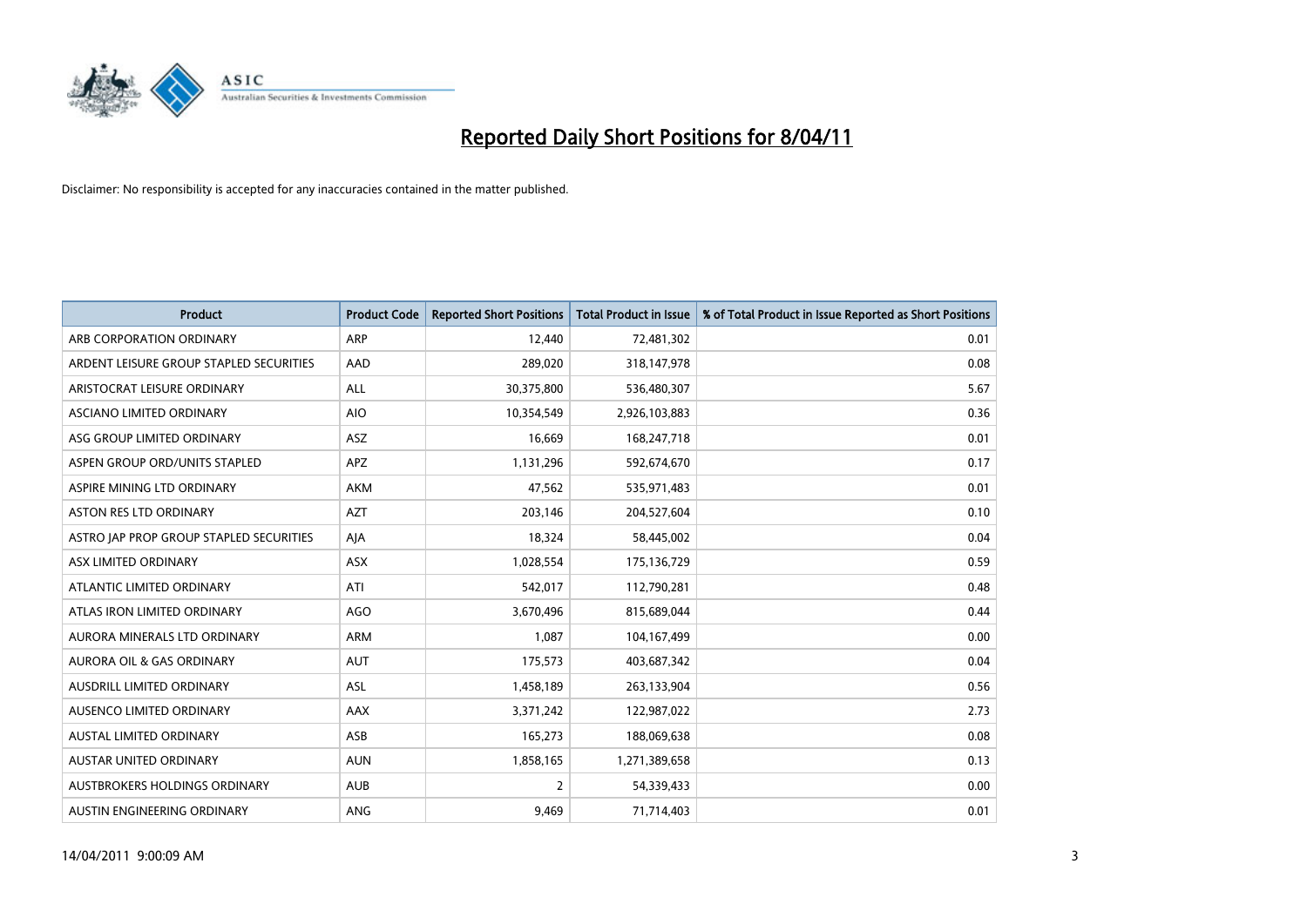

| <b>Product</b>                       | <b>Product Code</b> | <b>Reported Short Positions</b> | Total Product in Issue | % of Total Product in Issue Reported as Short Positions |
|--------------------------------------|---------------------|---------------------------------|------------------------|---------------------------------------------------------|
| <b>AUSTRALAND ASSETS ASSETS</b>      | <b>AAZPB</b>        | 1,168                           | 2,750,000              | 0.04                                                    |
| AUSTRALAND PROPERTY STAPLED SECURITY | <b>ALZ</b>          | 654,009                         | 576,846,597            | 0.09                                                    |
| AUSTRALIAN AGRICULT, ORDINARY        | AAC                 | 4,472,006                       | 264,264,459            | 1.67                                                    |
| <b>AUSTRALIAN EDUCATION UNITS</b>    | <b>AEU</b>          | 625,000                         | 134,973,383            | 0.46                                                    |
| AUSTRALIAN INFRASTR, UNITS/ORDINARY  | <b>AIX</b>          | 936,156                         | 620,733,944            | 0.15                                                    |
| AUSTRALIAN MINES LTD ORDINARY        | <b>AUZ</b>          | 1,400,000                       | 576,910,315            | 0.24                                                    |
| AUSTRALIAN PHARM, ORDINARY           | API                 | 2,070,349                       | 488,115,883            | 0.42                                                    |
| AUTOMOTIVE HOLDINGS ORDINARY         | <b>AHE</b>          | 68,367                          | 226,387,577            | 0.03                                                    |
| AVEXA LIMITED ORDINARY               | <b>AVX</b>          | 243,657                         | 847,688,779            | 0.03                                                    |
| AWE LIMITED ORDINARY                 | AWE                 | 2,760,028                       | 521,871,941            | 0.53                                                    |
| AZUMAH RESOURCES ORDINARY            | <b>AZM</b>          | 66,416                          | 272,696,055            | 0.02                                                    |
| BANDANNA ENERGY ORDINARY             | <b>BND</b>          | 191,630                         | 426,515,482            | 0.05                                                    |
| BANK OF QUEENSLAND. ORDINARY         | <b>BOQ</b>          | 3,125,895                       | 222,072,957            | 1.37                                                    |
| <b>BASS STRAIT OIL CO ORDINARY</b>   | <b>BAS</b>          | 1,482                           | 291,030,250            | 0.00                                                    |
| <b>BATHURST RESOURCES ORDINARY</b>   | <b>BTU</b>          | 6,210,162                       | 613,741,330            | 1.00                                                    |
| <b>BAUXITE RESOURCE LTD ORDINARY</b> | <b>BAU</b>          | 96.297                          | 235,379,896            | 0.04                                                    |
| <b>BC IRON LIMITED ORDINARY</b>      | <b>BCI</b>          | 2,000                           | 94,361,000             | 0.00                                                    |
| BEACH ENERGY LIMITED ORDINARY        | <b>BPT</b>          | 1,079,445                       | 1,099,021,290          | 0.10                                                    |
| BEADELL RESOURCE LTD ORDINARY        | <b>BDR</b>          | 1,281,606                       | 622,147,828            | 0.20                                                    |
| BENDIGO AND ADELAIDE ORDINARY        | <b>BEN</b>          | 6,794,874                       | 360,048,771            | 1.86                                                    |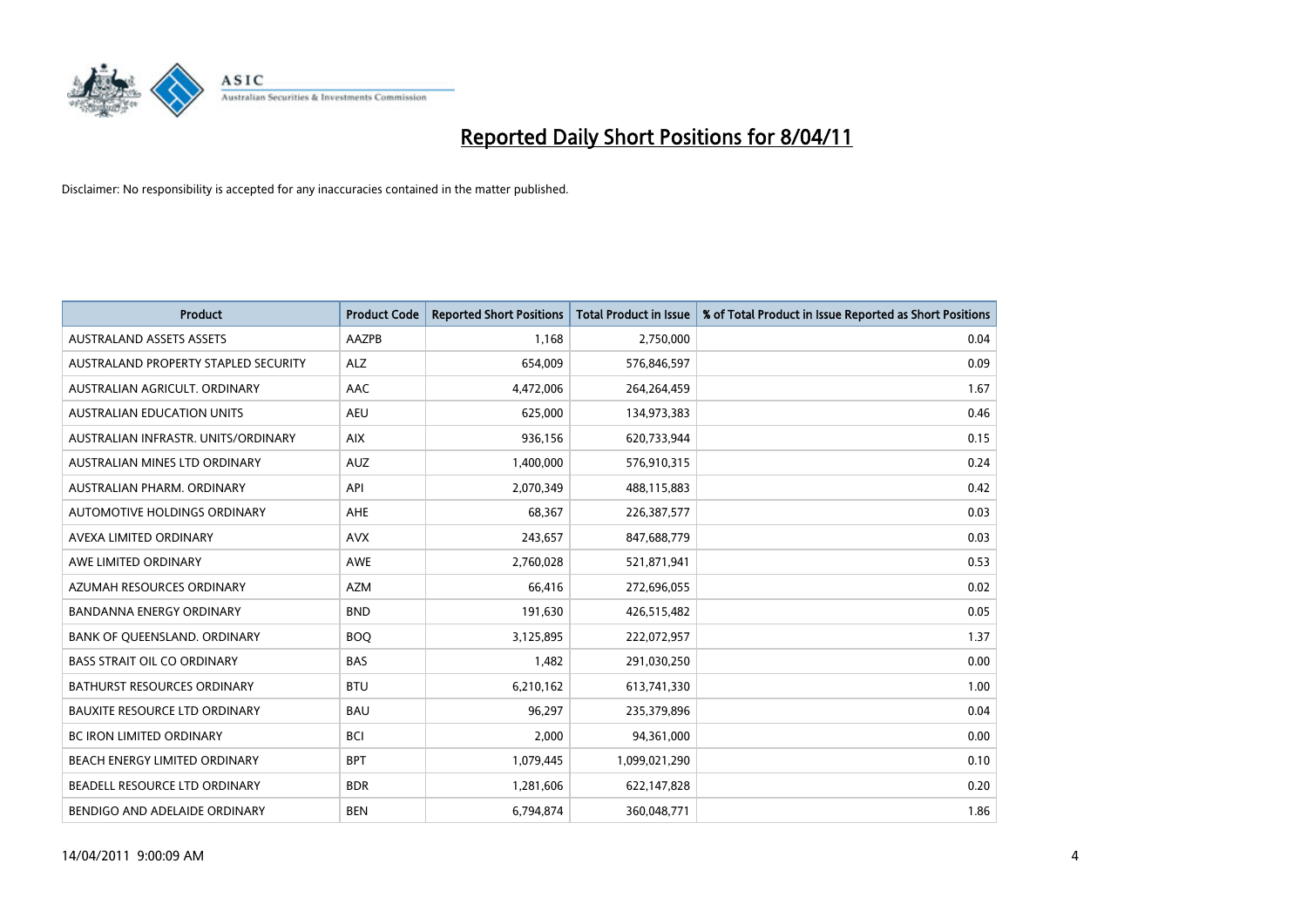

| Product                              | <b>Product Code</b> | <b>Reported Short Positions</b> | <b>Total Product in Issue</b> | % of Total Product in Issue Reported as Short Positions |
|--------------------------------------|---------------------|---------------------------------|-------------------------------|---------------------------------------------------------|
| BERKELEY RESOURCES ORDINARY          | <b>BKY</b>          | 175,381                         | 174,298,273                   | 0.09                                                    |
| BETASHARES ASX FIN ETF UNITS         | <b>OFN</b>          | 28,500                          | 4,509,251                     | 0.63                                                    |
| BETASHARES ASX RES ETF UNITS         | <b>ORE</b>          | 198,220                         | 4,519,432                     | 4.39                                                    |
| BETASHARES US DOLLAR ETF UNITS       | <b>USD</b>          | 5,000                           | 5,253,661                     | 0.10                                                    |
| <b>BHP BILLITON LIMITED ORDINARY</b> | <b>BHP</b>          | 43,728,692                      | 3,356,081,497                 | 1.29                                                    |
| <b>BILLABONG ORDINARY</b>            | <b>BBG</b>          | 13,394,746                      | 253,613,826                   | 5.28                                                    |
| <b>BIOTA HOLDINGS ORDINARY</b>       | <b>BTA</b>          | 2,175,801                       | 181,417,556                   | 1.20                                                    |
| <b>BISALLOY STEEL ORDINARY</b>       | <b>BIS</b>          | 84,480                          | 216,455,965                   | 0.04                                                    |
| BKI INVESTMENT LTD ORDINARY          | <b>BKI</b>          | 508                             | 422,863,407                   | 0.00                                                    |
| <b>BLACKTHORN RESOURCES ORDINARY</b> | <b>BTR</b>          | 35,848                          | 106,885,300                   | 0.03                                                    |
| <b>BLUESCOPE STEEL LTD ORDINARY</b>  | <b>BSL</b>          | 32,273,734                      | 1,842,207,385                 | 1.74                                                    |
| <b>BOART LONGYEAR ORDINARY</b>       | <b>BLY</b>          | 4,230,388                       | 461,163,412                   | 0.92                                                    |
| <b>BOOM LOGISTICS ORDINARY</b>       | <b>BOL</b>          | 337,999                         | 461,500,712                   | 0.07                                                    |
| BORAL LIMITED, ORDINARY              | <b>BLD</b>          | 27,286,806                      | 729,925,990                   | 3.71                                                    |
| BOTSWANA METALS LTD ORDINARY         | <b>BML</b>          | 7,000                           | 143,717,013                   | 0.00                                                    |
| <b>BOW ENERGY LIMITED ORDINARY</b>   | <b>BOW</b>          | 3,139,918                       | 348,972,041                   | 0.89                                                    |
| <b>BRADKEN LIMITED ORDINARY</b>      | <b>BKN</b>          | 1,249,352                       | 142,829,226                   | 0.86                                                    |
| <b>BRAMBLES LIMITED ORDINARY</b>     | <b>BXB</b>          | 20,411,310                      | 1,451,248,324                 | 1.35                                                    |
| <b>BREVILLE GROUP LTD ORDINARY</b>   | <b>BRG</b>          | 2,820                           | 129,995,322                   | 0.00                                                    |
| <b>BRICKWORKS LIMITED ORDINARY</b>   | <b>BKW</b>          | 11,278                          | 147,567,333                   | 0.01                                                    |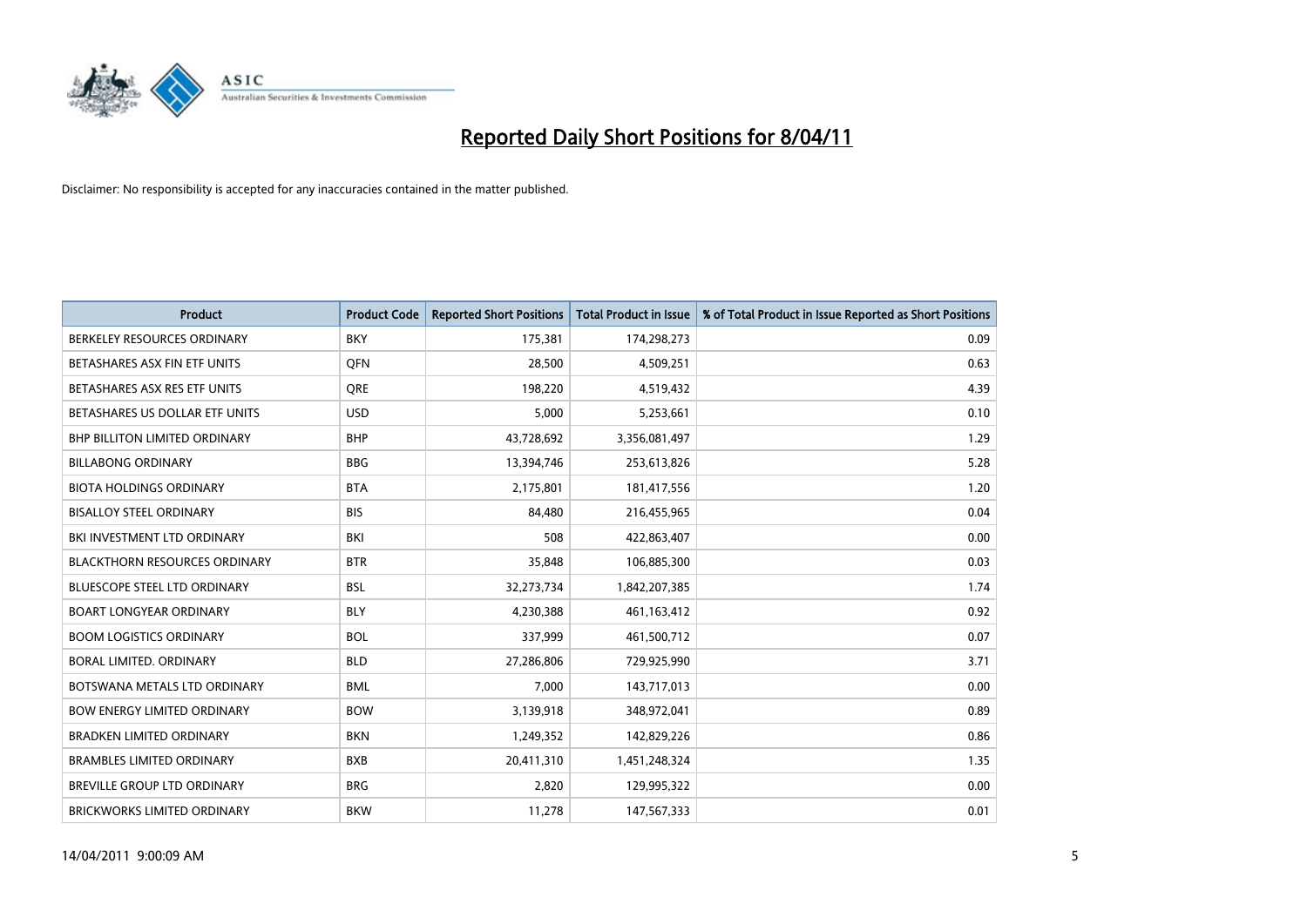

| <b>Product</b>                        | <b>Product Code</b> | <b>Reported Short Positions</b> | Total Product in Issue | % of Total Product in Issue Reported as Short Positions |
|---------------------------------------|---------------------|---------------------------------|------------------------|---------------------------------------------------------|
| <b>BROCKMAN RESOURCES ORDINARY</b>    | <b>BRM</b>          | 98,423                          | 144,803,151            | 0.07                                                    |
| BT INVESTMENT MNGMNT ORDINARY         | <b>BTT</b>          | 554,785                         | 160,000,000            | 0.35                                                    |
| <b>BURU ENERGY ORDINARY</b>           | <b>BRU</b>          | 7,733,251                       | 182,780,549            | 4.24                                                    |
| <b>BWP TRUST ORDINARY UNITS</b>       | <b>BWP</b>          | 430,231                         | 520,012,793            | 0.08                                                    |
| <b>CABCHARGE AUSTRALIA ORDINARY</b>   | CAB                 | 1,064,670                       | 120,437,014            | 0.88                                                    |
| CALTEX AUSTRALIA ORDINARY             | <b>CTX</b>          | 5,338,524                       | 270,000,000            | 1.95                                                    |
| <b>CAMPBELL BROTHERS ORDINARY</b>     | CPB                 | 130,331                         | 67,503,411             | 0.19                                                    |
| CAPE LAMBERT RES LTD ORDINARY         | <b>CFE</b>          | 1,235,990                       | 571,849,603            | 0.21                                                    |
| <b>CARBON ENERGY ORDINARY</b>         | <b>CNX</b>          | 704,086                         | 670,872,650            | 0.09                                                    |
| <b>CARDNO LIMITED ORDINARY</b>        | CDD                 | 1,188                           | 106,840,756            | 0.00                                                    |
| CARNARVON PETROLEUM ORDINARY          | <b>CVN</b>          | 3,861,830                       | 687,820,634            | 0.55                                                    |
| <b>CARNEGIE WAVE ENERGY ORDINARY</b>  | <b>CWE</b>          | 83,000                          | 859,087,627            | 0.01                                                    |
| <b>CARPATHIAN RESOURCES ORDINARY</b>  | <b>CPN</b>          | 75.000                          | 265,533,501            | 0.03                                                    |
| CARPENTARIA EXP. LTD ORDINARY         | CAP                 | 9,777                           | 98,741,301             | 0.01                                                    |
| CARSALES.COM LTD ORDINARY             | <b>CRZ</b>          | 3,116,181                       | 234,338,300            | 1.33                                                    |
| CASH CONVERTERS ORD/DIV ACCESS        | CCV                 | 68,191                          | 379,761,025            | 0.01                                                    |
| <b>CASPIAN OIL &amp; GAS ORDINARY</b> | <b>CIG</b>          | 50,000                          | 1,331,500,513          | 0.00                                                    |
| CATALPA RESOURCES ORDINARY            | CAH                 | 181,459                         | 177,954,355            | 0.10                                                    |
| <b>CEC GROUP LIMITED ORDINARY</b>     | <b>CEG</b>          | 1,750                           | 79,662,662             | 0.00                                                    |
| <b>CELLNET GROUP ORDINARY</b>         | <b>CLT</b>          | 1,342                           | 61,596,082             | 0.00                                                    |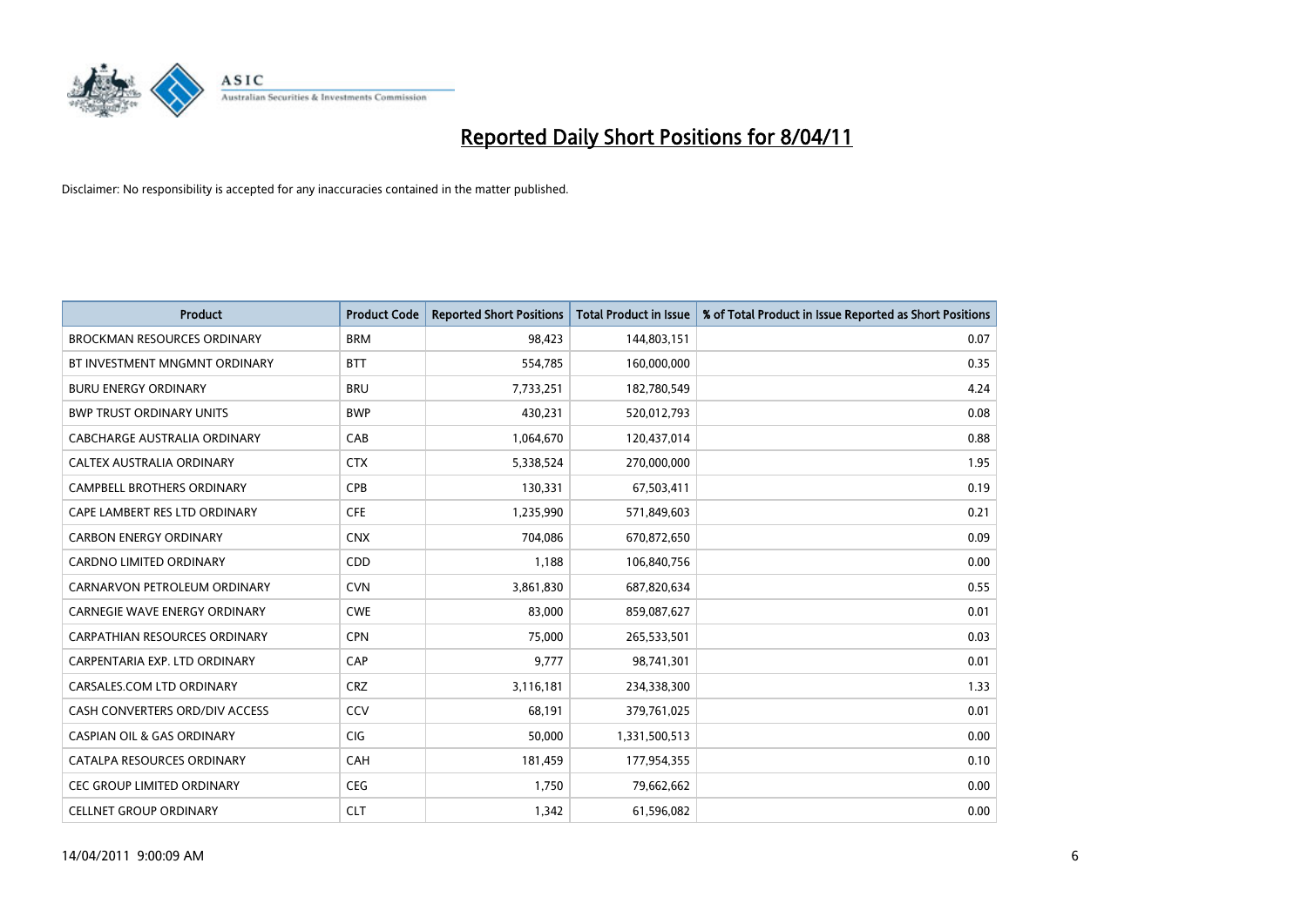

| <b>Product</b>                                | <b>Product Code</b> | <b>Reported Short Positions</b> | Total Product in Issue | % of Total Product in Issue Reported as Short Positions |
|-----------------------------------------------|---------------------|---------------------------------|------------------------|---------------------------------------------------------|
| CENTRAL PETROLEUM ORDINARY                    | <b>CTP</b>          | 361,929                         | 982,298,842            | 0.04                                                    |
| CENTRO PROPERTIES UNITS/ORD STAPLED           | <b>CNP</b>          | 50,344                          | 972,414,514            | 0.00                                                    |
| <b>CENTRO RETAIL GROUP STAPLED SECURITIES</b> | <b>CER</b>          | 735,247                         | 2,286,399,424          | 0.03                                                    |
| CERAMIC FUEL CELLS ORDINARY                   | <b>CFU</b>          | 314,573                         | 1,201,353,566          | 0.02                                                    |
| <b>CFS RETAIL PROPERTY UNITS</b>              | <b>CFX</b>          | 44,870,317                      | 2,839,591,911          | 1.57                                                    |
| <b>CGA MINING LIMITED ORDINARY</b>            | <b>CGX</b>          | 119,130                         | 333,265,726            | 0.04                                                    |
| <b>CHALLENGER DIV.PRO. STAPLED UNITS</b>      | <b>CDI</b>          | 29,057                          | 913,426,007            | 0.00                                                    |
| <b>CHALLENGER INFRAST, STAPLED UNITS</b>      | <b>CIF</b>          | 8,176                           | 316,223,785            | 0.00                                                    |
| CHALLENGER LIMITED ORDINARY                   | <b>CGF</b>          | 5,820,722                       | 500,753,078            | 1.16                                                    |
| <b>CHANDLER MACLEOD LTD ORDINARY</b>          | <b>CMG</b>          | 11,970                          | 463,971,344            | 0.00                                                    |
| CHARTER HALL GROUP STAPLED US PROHIBIT.       | <b>CHC</b>          | 1,025,647                       | 306,341,814            | 0.32                                                    |
| <b>CHARTER HALL OFFICE UNIT</b>               | COO                 | 1,095,665                       | 493,319,730            | 0.21                                                    |
| <b>CHARTER HALL RETAIL UNITS</b>              | <b>CQR</b>          | 1,155,388                       | 305,810,723            | 0.36                                                    |
| CHEMGENEX PHARMACEUT ORDINARY                 | <b>CXS</b>          | 906,663                         | 313,348,870            | 0.29                                                    |
| CITIGOLD CORP LTD ORDINARY                    | <b>CTO</b>          | 2,059,217                       | 1,040,278,301          | 0.20                                                    |
| <b>CLEAN SEAS TUNA ORDINARY</b>               | <b>CSS</b>          | 15,278                          | 480,829,414            | 0.00                                                    |
| CLINUVEL PHARMACEUT, ORDINARY                 | <b>CUV</b>          | 16,646                          | 30,381,706             | 0.05                                                    |
| <b>CLOUGH LIMITED ORDINARY</b>                | <b>CLO</b>          | 258,664                         | 769,796,269            | 0.03                                                    |
| <b>COAL &amp; ALLIED ORDINARY</b>             | <b>CNA</b>          | 7,972                           | 86,584,735             | 0.01                                                    |
| COAL OF AFRICA LTD ORDINARY                   | <b>CZA</b>          | 571,701                         | 530,639,661            | 0.10                                                    |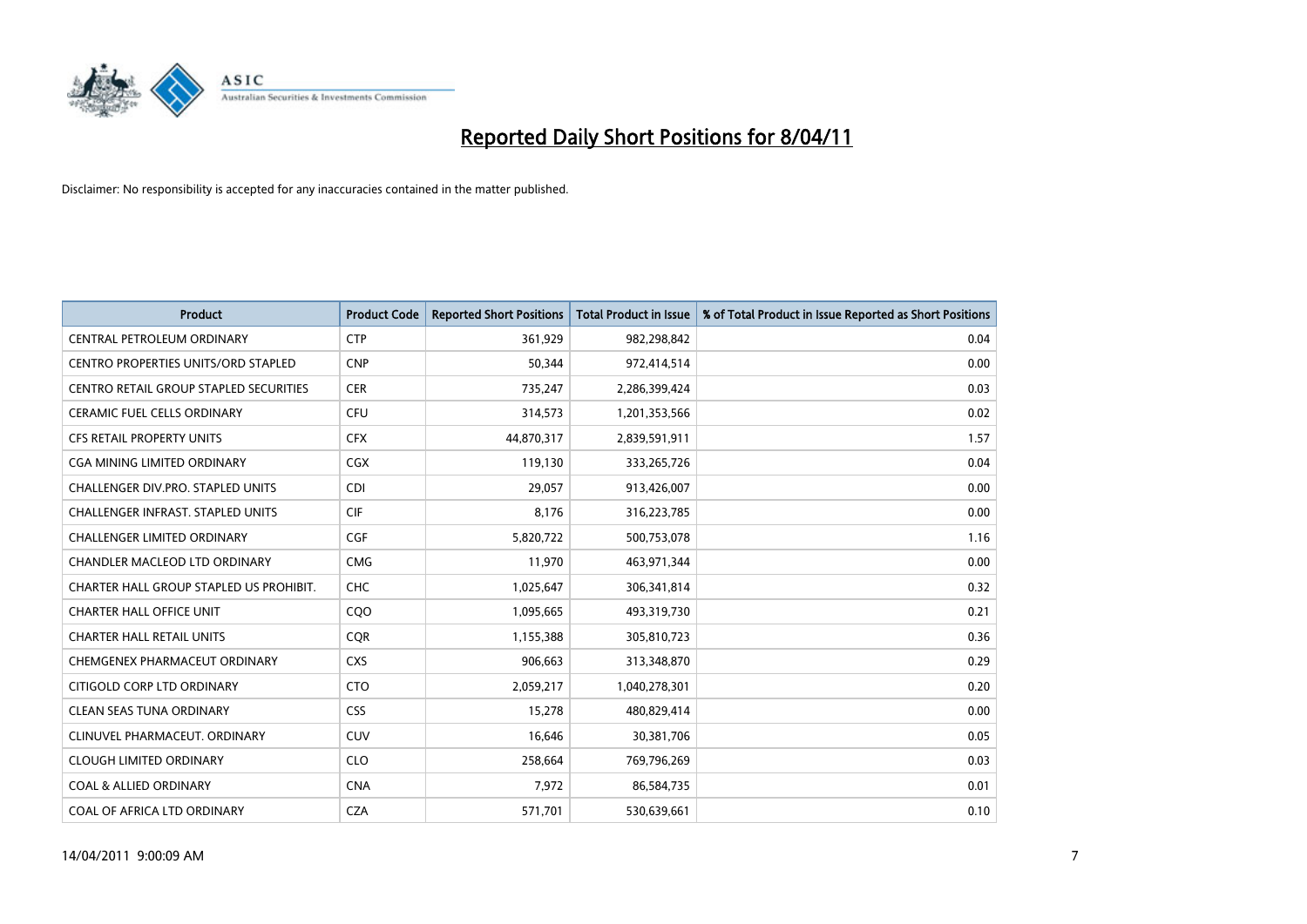

| <b>Product</b>                          | <b>Product Code</b> | <b>Reported Short Positions</b> | Total Product in Issue | % of Total Product in Issue Reported as Short Positions |
|-----------------------------------------|---------------------|---------------------------------|------------------------|---------------------------------------------------------|
| <b>COALSPUR MINES LTD ORDINARY</b>      | <b>CPL</b>          | 1,248,475                       | 491,237,867            | 0.24                                                    |
| COCA-COLA AMATIL ORDINARY               | <b>CCL</b>          | 9,064,330                       | 756,260,917            | 1.15                                                    |
| <b>COCHLEAR LIMITED ORDINARY</b>        | <b>COH</b>          | 1,670,429                       | 56,745,023             | 2.94                                                    |
| COCKATOO COAL ORDINARY                  | <b>COK</b>          | 7,159,350                       | 1,016,096,908          | 0.70                                                    |
| COMMONWEALTH BANK, ORDINARY             | <b>CBA</b>          | 15,599,357                      | 1,548,932,074          | 0.96                                                    |
| COMMONWEALTH PROP ORDINARY UNITS        | <b>CPA</b>          | 18,837,609                      | 2,449,599,711          | 0.78                                                    |
| <b>COMPASS RESOURCES ORDINARY</b>       | <b>CMR</b>          | 160,952                         | 147,402,920            | 0.11                                                    |
| <b>COMPUTERSHARE LTD ORDINARY</b>       | <b>CPU</b>          | 3,407,392                       | 555,664,059            | 0.60                                                    |
| CONNECTEAST GROUP STAPLED               | <b>CEU</b>          | 45,833,233                      | 3,940,145,951          | 1.17                                                    |
| <b>CONOUEST MINING ORDINARY</b>         | <b>COT</b>          | 259,547                         | 583,241,478            | 0.04                                                    |
| CONSOLIDATED MEDIA, ORDINARY            | <b>CMI</b>          | 3,032,686                       | 561,834,996            | 0.54                                                    |
| CONTANGO MICROCAP ORDINARY              | <b>CTN</b>          | 7,500                           | 145,708,783            | 0.01                                                    |
| CONTINENTAL COAL LTD ORDINARY           | <b>CCC</b>          | 677,418                         | 1,980,616,757          | 0.03                                                    |
| <b>COOPER ENERGY LTD ORDINARY</b>       | <b>COE</b>          | 89,539                          | 292,576,001            | 0.03                                                    |
| <b>COPPER STRIKE LTD ORDINARY</b>       | <b>CSE</b>          | 714                             | 129,455,571            | 0.00                                                    |
| <b>CORDLIFE LIMITED ORDINARY</b>        | CBB                 |                                 | 145,360,920            | 0.00                                                    |
| <b>COUNT FINANCIAL ORDINARY</b>         | COU                 | 691,875                         | 262,212,976            | 0.27                                                    |
| CRANE GROUP LIMITED ORDINARY            | <b>CRG</b>          | 1,404,353                       | 79,110,667             | 1.77                                                    |
| <b>CROMWELL PROP STAPLED SECURITIES</b> | <b>CMW</b>          | 115,091                         | 962,845,605            | 0.01                                                    |
| <b>CROWN LIMITED ORDINARY</b>           | <b>CWN</b>          | 2.841.882                       | 754,131,800            | 0.38                                                    |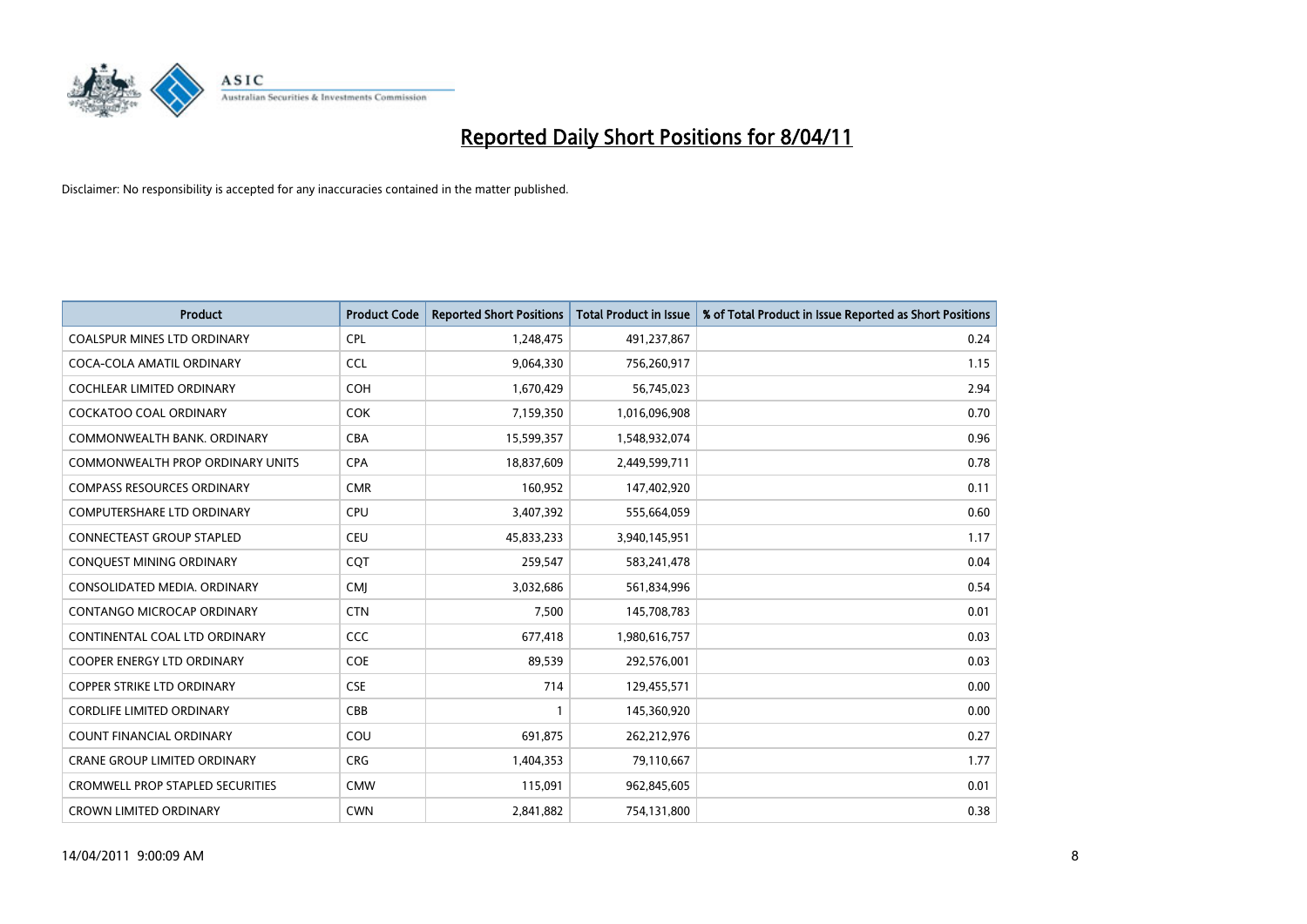

| <b>Product</b>                     | <b>Product Code</b> | <b>Reported Short Positions</b> | Total Product in Issue | % of Total Product in Issue Reported as Short Positions |
|------------------------------------|---------------------|---------------------------------|------------------------|---------------------------------------------------------|
| <b>CSG LIMITED ORDINARY</b>        | <b>CSV</b>          | 667,777                         | 245,683,695            | 0.26                                                    |
| <b>CSL LIMITED ORDINARY</b>        | <b>CSL</b>          | 8,877,555                       | 541,202,786            | 1.61                                                    |
| <b>CSR LIMITED ORDINARY</b>        | <b>CSR</b>          | 10,122,817                      | 506,000,315            | 1.99                                                    |
| <b>CUDECO LIMITED ORDINARY</b>     | CDU                 | 808,855                         | 145,512,643            | 0.54                                                    |
| <b>CUSTOMERS LIMITED ORDINARY</b>  | <b>CUS</b>          | 81,537                          | 134,869,357            | 0.05                                                    |
| DART ENERGY LTD ORDINARY           | <b>DTE</b>          | 66.950                          | 587,210,672            | 0.00                                                    |
| DAVID JONES LIMITED ORDINARY       | <b>DJS</b>          | 21,710,770                      | 514,034,694            | 4.23                                                    |
| DECMIL GROUP LIMITED ORDINARY      | <b>DCG</b>          | 24,075                          | 124,204,568            | 0.02                                                    |
| DEEP YELLOW LIMITED ORDINARY       | <b>DYL</b>          | 15,876                          | 1,127,534,458          | 0.00                                                    |
| DEVINE LIMITED ORDINARY            | <b>DVN</b>          | 1,000                           | 634,918,223            | 0.00                                                    |
| DEXUS PROPERTY GROUP STAPLED UNITS | <b>DXS</b>          | 16,083,590                      | 4,839,024,176          | 0.34                                                    |
| DISCOVERY METALS LTD ORDINARY      | <b>DML</b>          | 451,668                         | 437,114,481            | 0.10                                                    |
| DOMINO PIZZA ENTERPR ORDINARY      | <b>DMP</b>          | 295,003                         | 68,407,674             | 0.43                                                    |
| DOWNER EDI LIMITED ORDINARY        | <b>DOW</b>          | 6,501,985                       | 429,100,296            | 1.50                                                    |
| DUET GROUP STAPLED US PROHIBIT.    | <b>DUE</b>          | 1,929,827                       | 909,692,991            | 0.21                                                    |
| DULUXGROUP LIMITED ORDINARY        | <b>DLX</b>          | 6,977,719                       | 367,456,259            | 1.89                                                    |
| <b>EASTERN STAR GAS ORDINARY</b>   | ESG                 | 6,372,597                       | 991,567,041            | 0.63                                                    |
| EDT RETAIL TRUST UNITS             | <b>EDT</b>          | 117,407                         | 4,700,290,868          | 0.00                                                    |
| ELDERS LIMITED HYBRIDS             | <b>ELDPA</b>        | 180,446                         | 1,500,000              | 12.03                                                   |
| ELDERS LIMITED ORDINARY            | <b>ELD</b>          | 14,205,155                      | 448,598,480            | 3.16                                                    |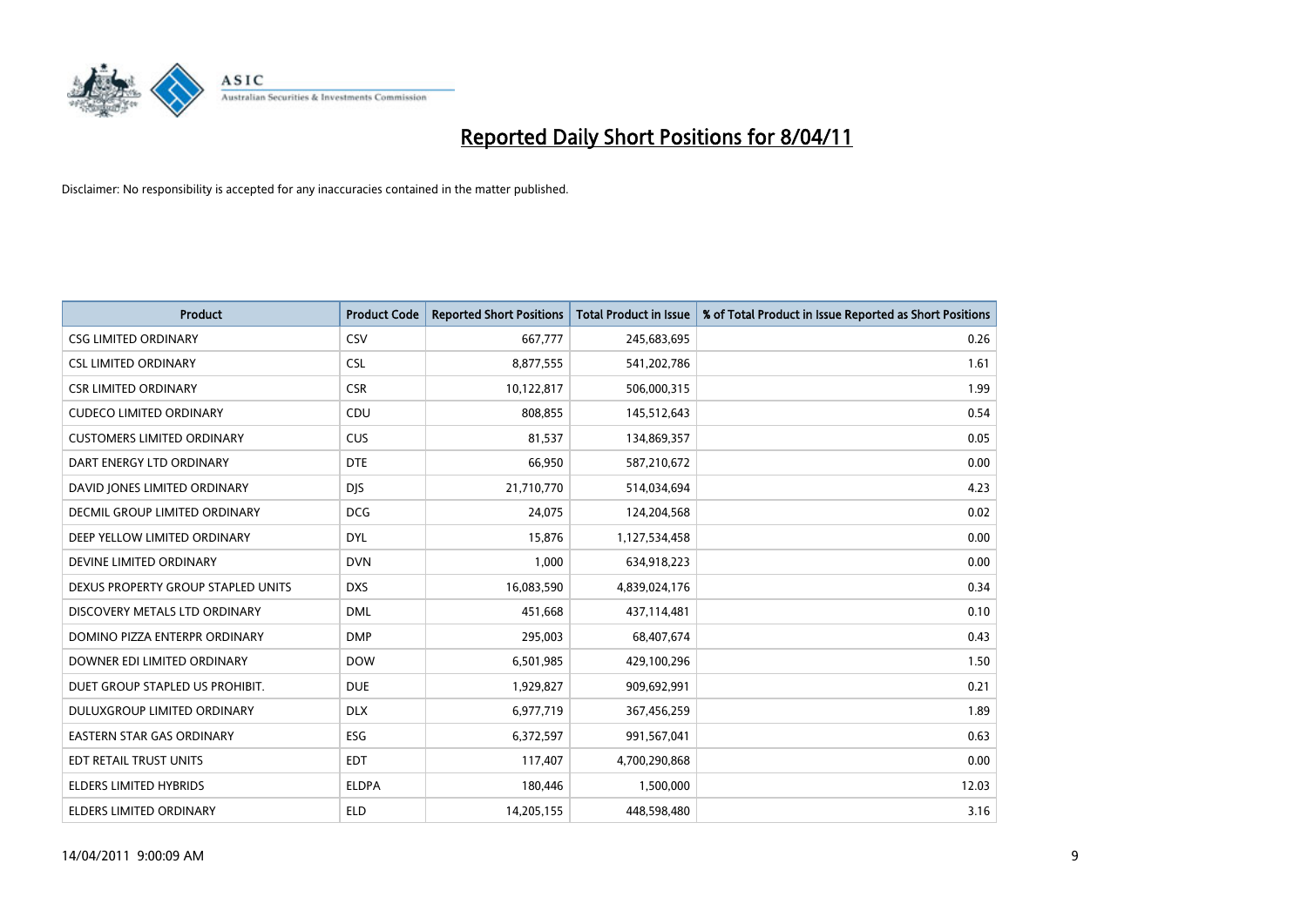

| <b>Product</b>                            | <b>Product Code</b> | <b>Reported Short Positions</b> | Total Product in Issue | % of Total Product in Issue Reported as Short Positions |
|-------------------------------------------|---------------------|---------------------------------|------------------------|---------------------------------------------------------|
| ELDORADO GOLD CORP CDI 1:1                | EAU                 | 109,586                         | 19,644,760             | 0.54                                                    |
| ELIXIR PETROLEUM LTD ORDINARY             | <b>EXR</b>          | 324,400                         | 188,988,472            | 0.17                                                    |
| <b>EMECO HOLDINGS ORDINARY</b>            | <b>EHL</b>          | 780,357                         | 631,237,586            | 0.11                                                    |
| ENERGY RESOURCES ORDINARY 'A'             | <b>ERA</b>          | 2,873,446                       | 190,737,934            | 1.50                                                    |
| <b>ENERGY WORLD CORPOR, ORDINARY</b>      | <b>EWC</b>          | 19,278,389                      | 1,561,166,672          | 1.21                                                    |
| ENTEK ENERGY LTD ORDINARY                 | <b>ETE</b>          | 489.903                         | 287,692,575            | 0.17                                                    |
| <b>ENTELLECT LIMITED ORDINARY</b>         | <b>ESN</b>          | 464,050                         | 87,239,240             | 0.53                                                    |
| ENVESTRA LIMITED ORDINARY                 | <b>ENV</b>          | 3,153,109                       | 1,430,398,609          | 0.23                                                    |
| EQUINOX MINERALS LTD CHESS DEPOSITARY INT | EQN                 | 1,948,717                       | 879,237,776            | 0.21                                                    |
| EVEREST FINANCIAL ORDINARY                | <b>EFG</b>          | 4.300                           | 25,143,824             | 0.02                                                    |
| EXTRACT RESOURCES ORDINARY                | <b>EXT</b>          | 419,701                         | 250,851,367            | 0.16                                                    |
| FAIRFAX MEDIA LTD ORDINARY                | <b>FXI</b>          | 319,285,581                     | 2,351,955,725          | 13.57                                                   |
| <b>FAR LTD ORDINARY</b>                   | FAR                 | 20,961,487                      | 1,245,351,164          | 1.68                                                    |
| FERRAUS LIMITED ORDINARY                  | <b>FRS</b>          | 335,627                         | 208,700,890            | 0.16                                                    |
| FERRAUS LIMITED ORDINARY EX OFFER         | <b>FRSN</b>         | 3,825                           | 40,697,675             | 0.01                                                    |
| FERRUM CRESCENT LTD ORDINARY              | <b>FCR</b>          | 120,000                         | 292,246,704            | 0.04                                                    |
| FISHER & PAYKEL APP. ORDINARY             | <b>FPA</b>          | 18,298                          | 724,235,162            | 0.00                                                    |
| FISHER & PAYKEL H. ORDINARY               | <b>FPH</b>          | 2,529,663                       | 520,473,867            | 0.49                                                    |
| FKP PROPERTY GROUP STAPLED SECURITIES     | <b>FKP</b>          | 19,626,816                      | 1,184,196,147          | 1.66                                                    |
| FLEETWOOD CORP ORDINARY                   | <b>FWD</b>          | 153,119                         | 57,820,053             | 0.26                                                    |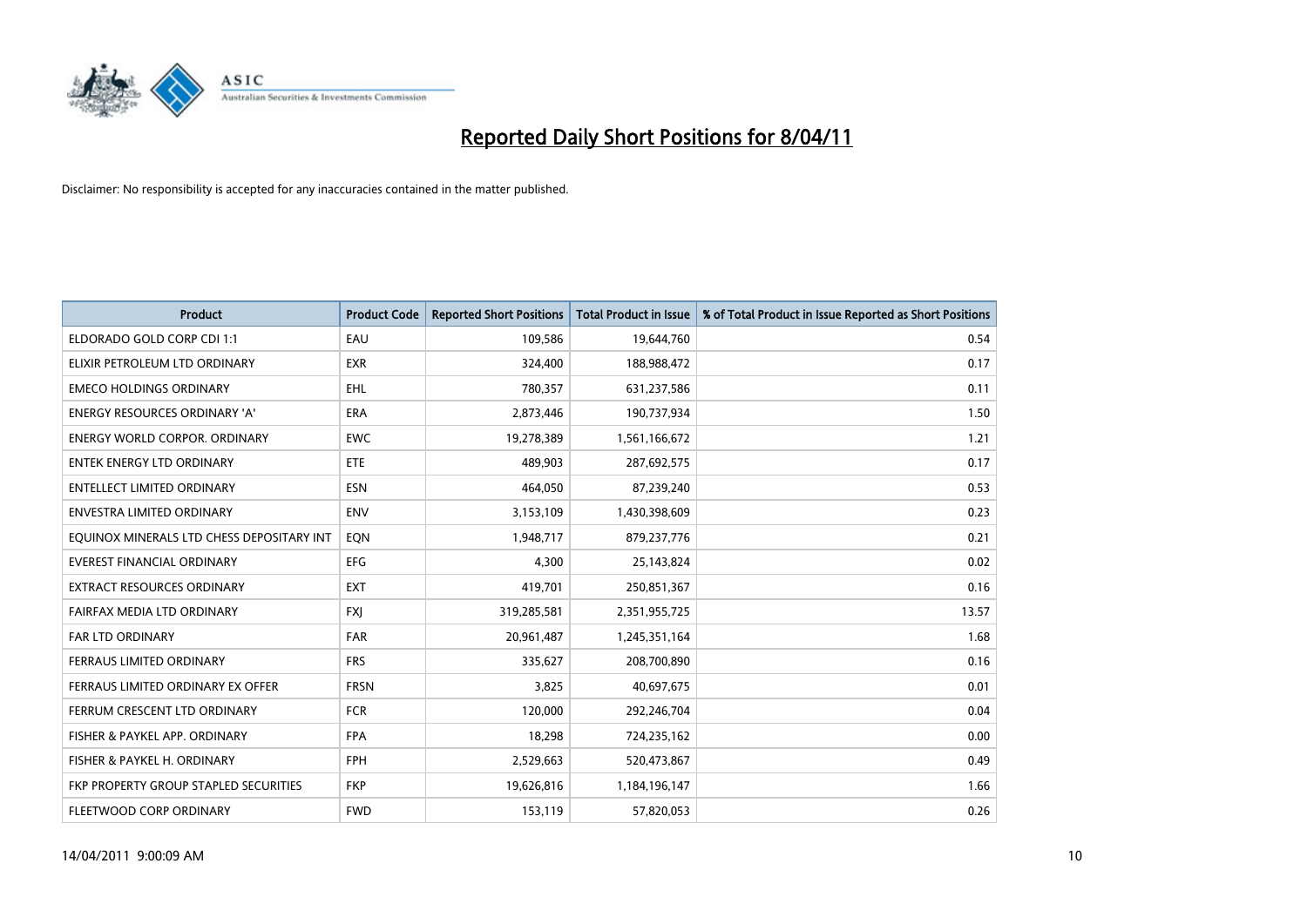

| Product                              | <b>Product Code</b> | <b>Reported Short Positions</b> | <b>Total Product in Issue</b> | % of Total Product in Issue Reported as Short Positions |
|--------------------------------------|---------------------|---------------------------------|-------------------------------|---------------------------------------------------------|
| FLETCHER BUILDING ORDINARY           | <b>FBU</b>          | 4,148,951                       | 659,775,705                   | 0.63                                                    |
| FLEXIGROUP LIMITED ORDINARY          | <b>FXL</b>          | 42,596                          | 275,472,492                   | 0.01                                                    |
| <b>FLIGHT CENTRE ORDINARY</b>        | <b>FLT</b>          | 3,092,593                       | 99,932,678                    | 3.08                                                    |
| FLINDERS MINES LTD ORDINARY          | <b>FMS</b>          | 21,222,257                      | 1,820,634,571                 | 1.15                                                    |
| <b>FOCUS MINERALS LTD ORDINARY</b>   | <b>FML</b>          | 7,868,705                       | 2,897,410,520                 | 0.27                                                    |
| <b>FORGE GROUP LIMITED ORDINARY</b>  | FGE                 | 12,417                          | 82,924,014                    | 0.01                                                    |
| FORTE ENERGY NL ORDINARY             | <b>FTE</b>          | 2,658,986                       | 669,756,735                   | 0.40                                                    |
| FORTESCUE METALS GRP ORDINARY        | <b>FMG</b>          | 11,960,048                      | 3,112,917,409                 | 0.37                                                    |
| <b>FOSTER'S GROUP ORDINARY</b>       | FGL                 | 8,282,335                       | 1,940,782,034                 | 0.42                                                    |
| FTD CORPORATION ORDINARY             | <b>FTD</b>          | 8,088                           | 33,474,593                    | 0.02                                                    |
| <b>FUNTASTIC LIMITED ORDINARY</b>    | <b>FUN</b>          | 322,528                         | 340,997,682                   | 0.09                                                    |
| <b>G.U.D. HOLDINGS ORDINARY</b>      | GUD                 | 340,092                         | 69,089,611                    | 0.48                                                    |
| <b>GALAXY RESOURCES ORDINARY</b>     | GXY                 | 707,312                         | 214,236,091                   | 0.33                                                    |
| <b>GEODYNAMICS LIMITED ORDINARY</b>  | GDY                 | 220,939                         | 335,700,525                   | 0.07                                                    |
| <b>GINDALBIE METALS LTD ORDINARY</b> | <b>GBG</b>          | 41,959,174                      | 935,215,590                   | 4.48                                                    |
| <b>GLOBAL MINING ORDINARY</b>        | GMI                 | 8,951                           | 191,820,968                   | 0.00                                                    |
| <b>GLOUCESTER COAL ORDINARY</b>      | GCL                 | 308,428                         | 140,447,062                   | 0.22                                                    |
| <b>GME RESOURCES LTD ORDINARY</b>    | <b>GME</b>          | 800                             | 302,352,750                   | 0.00                                                    |
| <b>GOLDEN WEST RESOURCE ORDINARY</b> | <b>GWR</b>          | 1,651                           | 192,082,567                   | 0.00                                                    |
| <b>GOODMAN FIELDER, ORDINARY</b>     | GFF                 | 38,771,069                      | 1,380,386,438                 | 2.82                                                    |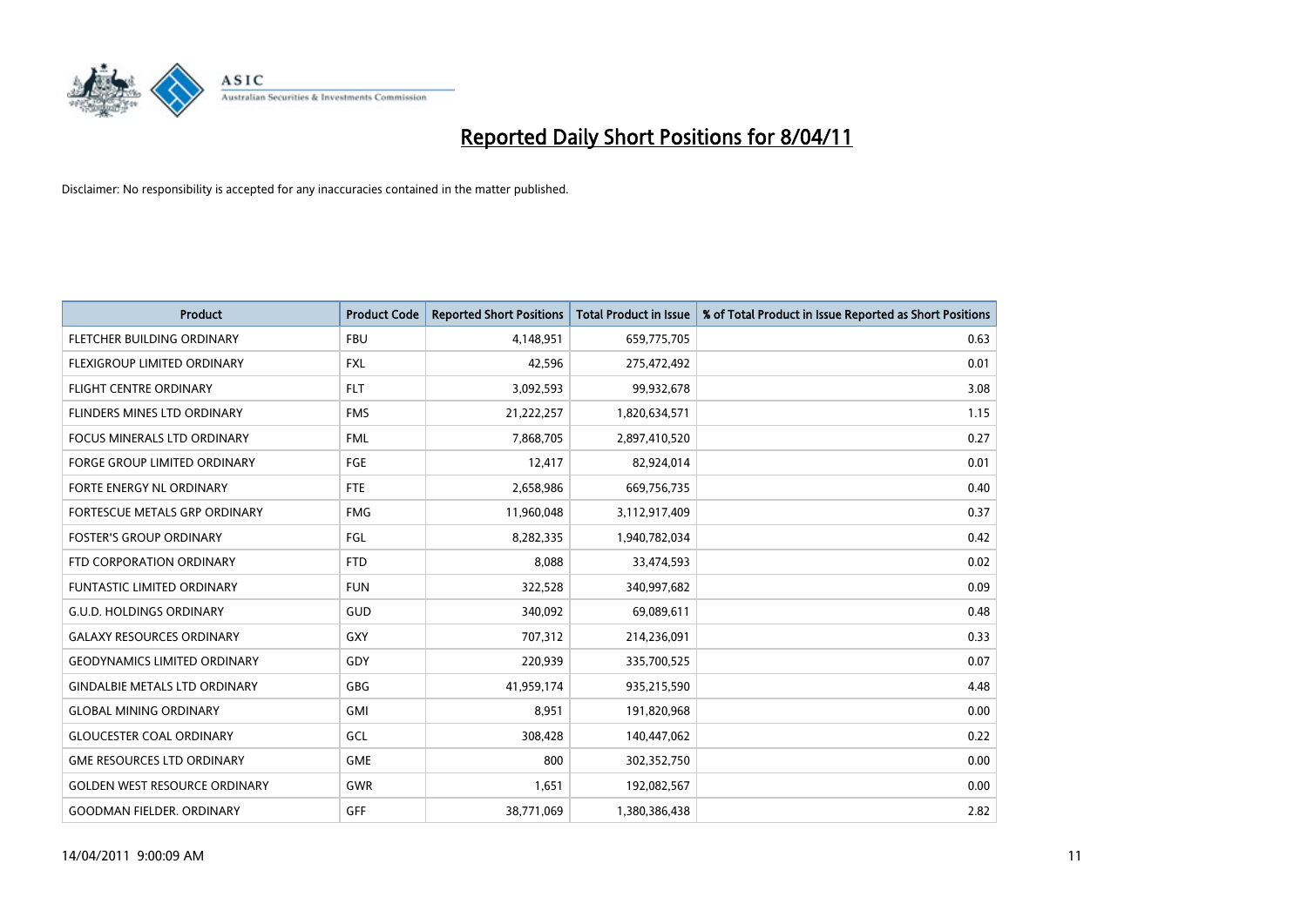

| <b>Product</b>                               | <b>Product Code</b> | <b>Reported Short Positions</b> | <b>Total Product in Issue</b> | % of Total Product in Issue Reported as Short Positions |
|----------------------------------------------|---------------------|---------------------------------|-------------------------------|---------------------------------------------------------|
| <b>GOODMAN GROUP STAPLED US PROHIBIT.</b>    | <b>GMG</b>          | 9,243,769                       | 6,893,222,796                 | 0.13                                                    |
| <b>GPT GROUP STAPLED SEC.</b>                | <b>GPT</b>          | 11,964,458                      | 1,855,529,431                 | 0.64                                                    |
| <b>GRAINCORP LIMITED A CLASS ORDINARY</b>    | <b>GNC</b>          | 738,546                         | 198,318,900                   | 0.35                                                    |
| <b>GRANGE RESOURCES. ORDINARY</b>            | <b>GRR</b>          | 258,537                         | 1,152,846,724                 | 0.02                                                    |
| <b>GREENCAP LIMITED ORDINARY</b>             | GCG                 |                                 | 262,515,385                   | 0.00                                                    |
| <b>GREENLAND MIN EN LTD ORDINARY</b>         | GGG                 | 1,013,332                       | 317,557,865                   | 0.31                                                    |
| <b>GROOTE RESOURCES LTD ORDINARY</b>         | GOT                 | 174,000                         | 94,607,307                    | 0.18                                                    |
| <b>GRYPHON MINERALS LTD ORDINARY</b>         | GRY                 | 769,018                         | 299,572,058                   | 0.26                                                    |
| <b>GUILDFORD COAL LTD ORDINARY</b>           | <b>GUF</b>          | 203,774                         | 213,532,609                   | 0.10                                                    |
| GUINNESS PEAT GROUP. CHESS DEPOSITARY INT    | <b>GPG</b>          | 624,606                         | 297,672,598                   | 0.20                                                    |
| <b>GUNNS LIMITED ORDINARY</b>                | <b>GNS</b>          | 39,106,391                      | 848,401,559                   | 4.61                                                    |
| <b>GWA GROUP LTD ORDINARY</b>                | <b>GWA</b>          | 6,789,450                       | 301,525,014                   | 2.25                                                    |
| HARVEY NORMAN ORDINARY                       | <b>HVN</b>          | 44,994,373                      | 1,062,316,784                 | 4.23                                                    |
| HASTIE GROUP LIMITED ORDINARY                | <b>HST</b>          | 2,560,404                       | 239,781,419                   | 1.06                                                    |
| <b>HASTINGS DIVERSIFIED STAPLED SECURITY</b> | <b>HDF</b>          | 712,011                         | 529,187,294                   | 0.14                                                    |
| <b>HEARTWARE INT INC CDI 35:1</b>            | <b>HIN</b>          | 272,008                         | 48,598,550                    | 0.56                                                    |
| <b>HENDERSON GROUP CDI 1:1</b>               | <b>HGG</b>          | 4,518,419                       | 559,724,269                   | 0.80                                                    |
| HFA HOLDINGS LIMITED ORDINARY                | <b>HFA</b>          | 443,214                         | 117,332,831                   | 0.37                                                    |
| <b>HIGHLANDS PACIFIC ORDINARY</b>            | <b>HIG</b>          | 2,517,694                       | 686,082,148                   | 0.36                                                    |
| HILLCREST LITIGAT. ORDINARY                  | <b>HLS</b>          | 1,600,000                       | 87,078,557                    | 1.84                                                    |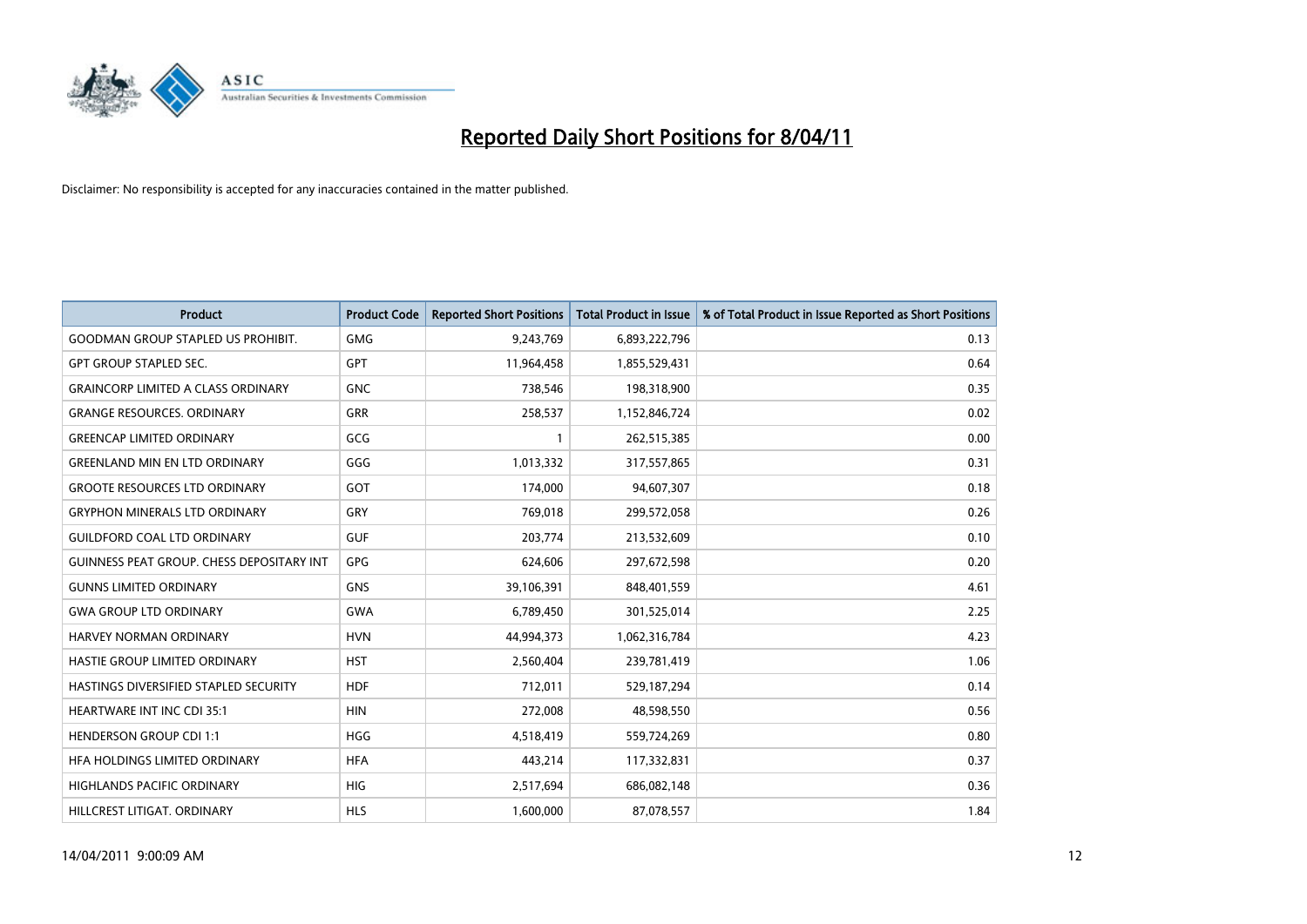

| <b>Product</b>                           | <b>Product Code</b> | <b>Reported Short Positions</b> | Total Product in Issue | % of Total Product in Issue Reported as Short Positions |
|------------------------------------------|---------------------|---------------------------------|------------------------|---------------------------------------------------------|
| HILLGROVE RES LTD ORDINARY               | <b>HGO</b>          | 1,069,331                       | 793,698,575            | 0.13                                                    |
| HILLS HOLDINGS LTD ORDINARY              | <b>HIL</b>          | 2,165,419                       | 249,139,016            | 0.88                                                    |
| HORIZON OIL LIMITED ORDINARY             | <b>HZN</b>          | 2,586,261                       | 1,130,811,515          | 0.22                                                    |
| HUNNU COAL LIMITED ORDINARY              | <b>HUN</b>          | 56,841                          | 212,565,002            | 0.03                                                    |
| <b>ICON ENERGY LIMITED ORDINARY</b>      | <b>ICN</b>          | 67,000                          | 469,301,394            | 0.01                                                    |
| <b>IINET LIMITED ORDINARY</b>            | <b>IIN</b>          | 1,061,923                       | 152,160,119            | 0.69                                                    |
| <b>ILUKA RESOURCES ORDINARY</b>          | <b>ILU</b>          | 1,866,951                       | 418,700,517            | 0.43                                                    |
| <b>IMDEX LIMITED ORDINARY</b>            | <b>IMD</b>          | 10,642                          | 197,942,297            | 0.00                                                    |
| IMF (AUSTRALIA) LTD ORDINARY             | <b>IMF</b>          | 329,821                         | 123,828,193            | 0.26                                                    |
| <b>IMX RESOURCES LTD ORDINARY</b>        | <b>IXR</b>          | 20,024                          | 262,612,803            | 0.01                                                    |
| <b>INCITEC PIVOT ORDINARY</b>            | IPL                 | 6,013,369                       | 1,628,730,107          | 0.36                                                    |
| <b>INDAGO RESOURCES LTD ORDINARY</b>     | <b>IDG</b>          | 8,179                           | 6,314,544              | 0.13                                                    |
| <b>INDEPENDENCE GROUP ORDINARY</b>       | <b>IGO</b>          | 2,258,619                       | 138,777,305            | 1.60                                                    |
| <b>INDO MINES LIMITED ORDINARY</b>       | <b>IDO</b>          | 29,389                          | 211,100,795            | 0.01                                                    |
| <b>INDOPHIL RESOURCES ORDINARY</b>       | <b>IRN</b>          | 336,031                         | 471,445,763            | 0.07                                                    |
| <b>INDUSTREA LIMITED ORDINARY</b>        | IDL                 | 1,710,237                       | 364,524,797            | 0.47                                                    |
| <b>INFIGEN ENERGY STAPLED SECURITIES</b> | <b>IFN</b>          | 5,484,087                       | 762,265,972            | 0.73                                                    |
| ING RE COM GROUP STAPLED SECURITIES      | <b>ILF</b>          | 9,075                           | 441,029,194            | 0.00                                                    |
| <b>INSURANCE AUSTRALIA ORDINARY</b>      | IAG                 | 7,379,596                       | 2,079,034,021          | 0.35                                                    |
| INT GOLDFIELDS LTD ORDINARY              | IGS                 | 12,197,682                      | 500,440,386            | 2.44                                                    |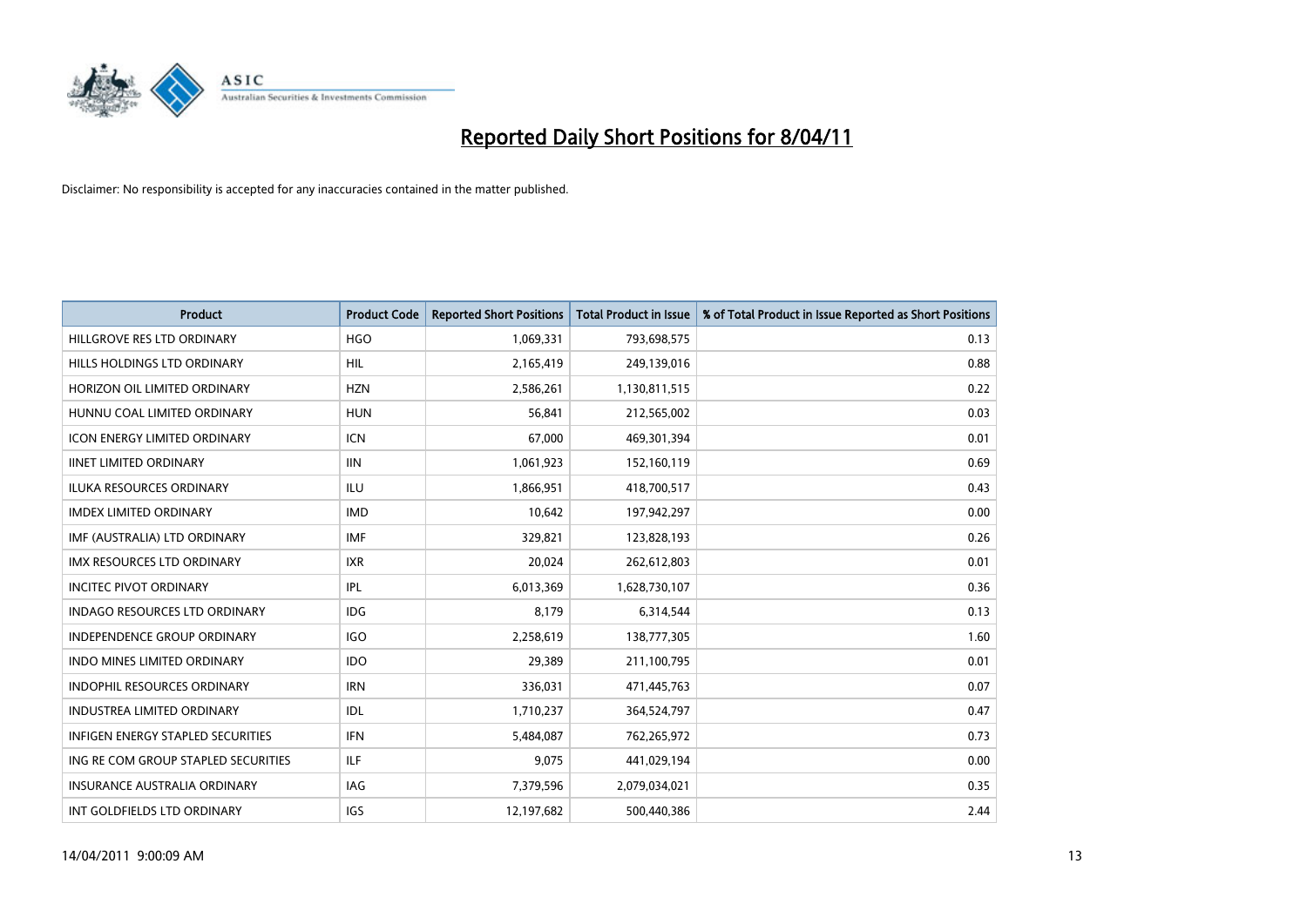

| <b>Product</b>                                | <b>Product Code</b> | <b>Reported Short Positions</b> | Total Product in Issue | % of Total Product in Issue Reported as Short Positions |
|-----------------------------------------------|---------------------|---------------------------------|------------------------|---------------------------------------------------------|
| INTEGRA MINING LTD, ORDINARY                  | <b>IGR</b>          | 5,472,658                       | 841,525,727            | 0.65                                                    |
| <b>INTREPID MINES ORDINARY</b>                | <b>IAU</b>          | 974,493                         | 520,526,752            | 0.19                                                    |
| <b>INVESTA OFFICE FUND STAPLED SECURITIES</b> | <b>IOF</b>          | 6,628,585                       | 2,729,071,212          | 0.23                                                    |
| <b>INVOCARE LIMITED ORDINARY</b>              | <b>IVC</b>          | 775,149                         | 102,421,288            | 0.74                                                    |
| <b>ION LIMITED ORDINARY</b>                   | <b>ION</b>          | 164,453                         | 256,365,105            | 0.06                                                    |
| <b>IOOF HOLDINGS LTD ORDINARY</b>             | <b>IFL</b>          | 939,225                         | 229,794,395            | 0.39                                                    |
| <b>IRESS MARKET TECH. ORDINARY</b>            | <b>IRE</b>          | 2,189,270                       | 126,018,142            | 1.71                                                    |
| <b>IRON ORE HOLDINGS ORDINARY</b>             | <b>IOH</b>          | 62,880                          | 137,944,970            | 0.05                                                    |
| ISHARES MSCI AUS 200 ISHARES MSCI AUS 200     | <b>IOZ</b>          | 26,780                          | 1,950,015              | 1.37                                                    |
| ISHARES S&P HIGH DIV ISHARES S&P HIGH DIV     | <b>IHD</b>          | 4.040                           | 1,700,055              | 0.24                                                    |
| ISHARES SMALL ORDS ISHARES SMALL ORDS         | <b>ISO</b>          | 75,911                          | 5,700,000              | 1.33                                                    |
| <b>ISOFT GROUP LIMITED ORDINARY</b>           | <b>ISF</b>          | 3,932,273                       | 1,070,595,874          | 0.36                                                    |
| <b>IVANHOE AUSTRALIA ORDINARY</b>             | <b>IVA</b>          | 599,110                         | 418,467,053            | 0.15                                                    |
| <b>JABIRU METALS LTD ORDINARY</b>             | <b>JML</b>          | 82.719                          | 553,604,180            | 0.01                                                    |
| JAMES HARDIE INDUST CHESS DEPOSITARY INT      | <b>IHX</b>          | 17,392,128                      | 436,386,587            | 3.96                                                    |
| <b>JAMESON RESOURCES ORDINARY</b>             | <b>JAL</b>          | 1,600,000                       | 95,828,865             | 1.67                                                    |
| <b>JB HI-FI LIMITED ORDINARY</b>              | <b>IBH</b>          | 9,159,389                       | 109,340,772            | 8.33                                                    |
| <b>JUPITER ENERGY ORDINARY</b>                | <b>JPR</b>          | 669,605                         | 1,511,434,681          | 0.04                                                    |
| <b>KAGARA LTD ORDINARY</b>                    | KZL                 | 4,971,825                       | 708,583,835            | 0.68                                                    |
| KANGAROO RES LTD ORDINARY                     | <b>KRL</b>          | 625,300                         | 1,129,430,012          | 0.05                                                    |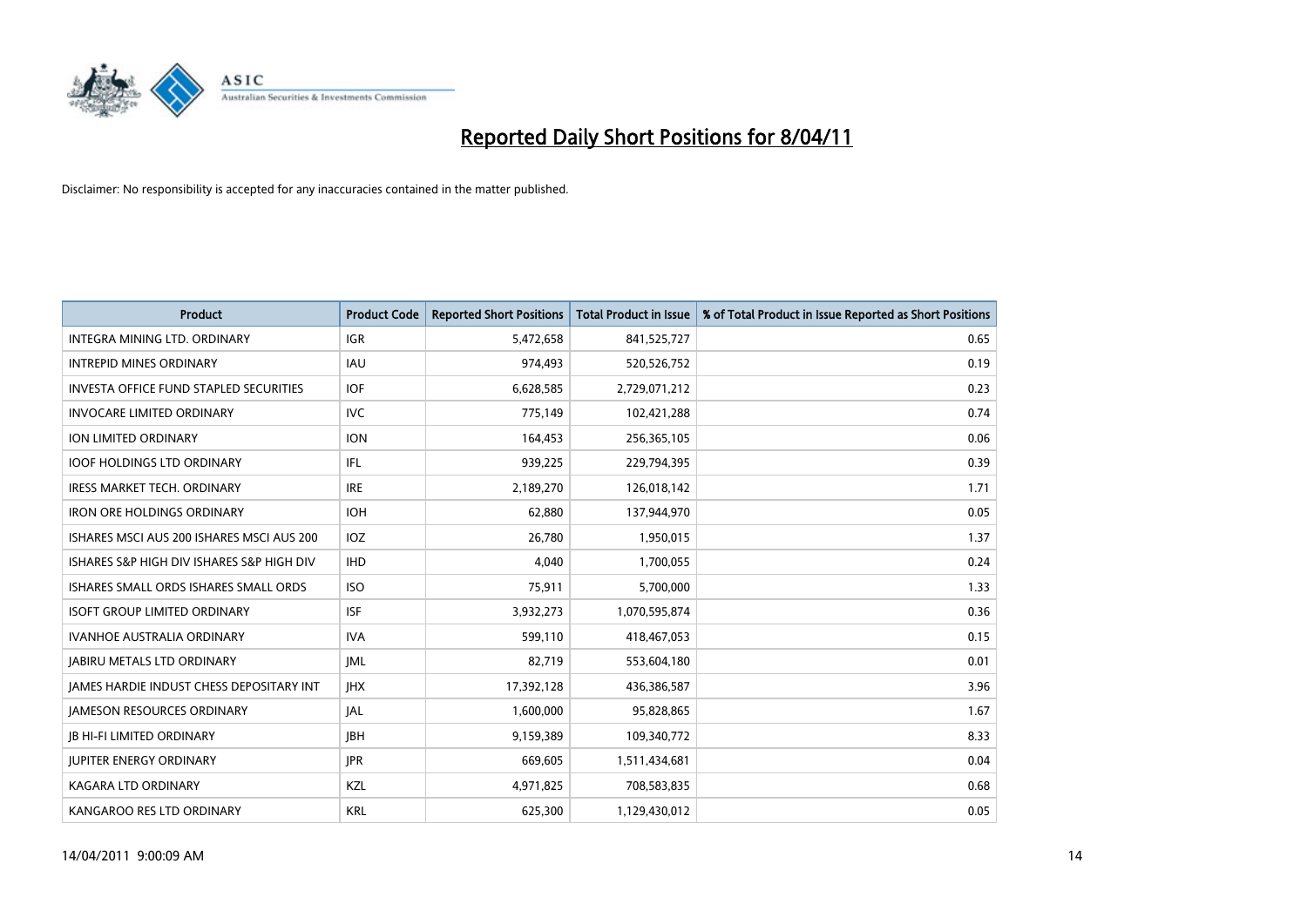

| Product                               | <b>Product Code</b> | <b>Reported Short Positions</b> | Total Product in Issue | % of Total Product in Issue Reported as Short Positions |
|---------------------------------------|---------------------|---------------------------------|------------------------|---------------------------------------------------------|
| KAROON GAS AUSTRALIA ORDINARY         | <b>KAR</b>          | 1,059,815                       | 221,045,769            | 0.49                                                    |
| KASBAH RESOURCES ORDINARY             | <b>KAS</b>          | 109,124                         | 364,262,596            | 0.03                                                    |
| KATHMANDU HOLD LTD ORDINARY           | <b>KMD</b>          | 893,578                         | 200,000,000            | 0.44                                                    |
| <b>KEYBRIDGE CAPITAL ORDINARY</b>     | <b>KBC</b>          | 5,999                           | 172,070,564            | 0.00                                                    |
| KIMBERLEY METALS LTD ORDINARY         | KBL                 | 1,821                           | 161,976,319            | 0.00                                                    |
| KINGSGATE CONSOLID. ORDINARY          | <b>KCN</b>          | 1,268,597                       | 135,221,250            | 0.92                                                    |
| KINGSROSE MINING LTD ORDINARY         | <b>KRM</b>          | 241,171                         | 256,865,347            | 0.09                                                    |
| LAKES OIL NL ORDINARY                 | LKO                 | 13,531                          | 5,709,901,461          | 0.00                                                    |
| LEIGHTON HOLDINGS ORDINARY            | LEI                 | 6,362,179                       | 302,579,299            | 2.11                                                    |
| LEND LEASE GROUP UNIT/ORD STAPLED     | <b>LLC</b>          | 1,357,302                       | 570,915,669            | 0.22                                                    |
| LINC ENERGY LTD ORDINARY              | <b>LNC</b>          | 5,823,298                       | 503,418,900            | 1.15                                                    |
| LIQUEFIED NATURAL ORDINARY            | <b>LNG</b>          | 294,957                         | 214,099,015            | 0.13                                                    |
| LYNAS CORPORATION ORDINARY            | <b>LYC</b>          | 23,080,791                      | 1,690,319,142          | 1.35                                                    |
| M2 TELECOMMUNICATION ORDINARY         | <b>MTU</b>          | 442                             | 123,158,336            | 0.00                                                    |
| MACARTHUR COAL ORDINARY               | <b>MCC</b>          | 3,335,902                       | 299,476,903            | 1.10                                                    |
| <b>MACMAHON HOLDINGS ORDINARY</b>     | <b>MAH</b>          | 6,893,182                       | 733,711,705            | 0.92                                                    |
| MACQ ATLAS ROADS GRP ORDINARY STAPLED | <b>MQA</b>          | 4,534,943                       | 452,345,907            | 0.98                                                    |
| MACQUARIE GROUP LTD ORDINARY          | <b>MOG</b>          | 2,733,919                       | 346,814,961            | 0.78                                                    |
| MAGMA METALS LTD. ORDINARY            | <b>MMW</b>          | 523,500                         | 195,610,923            | 0.27                                                    |
| <b>MANTRA RESOURCES ORDINARY</b>      | <b>MRU</b>          | 103,811                         | 135,326,194            | 0.07                                                    |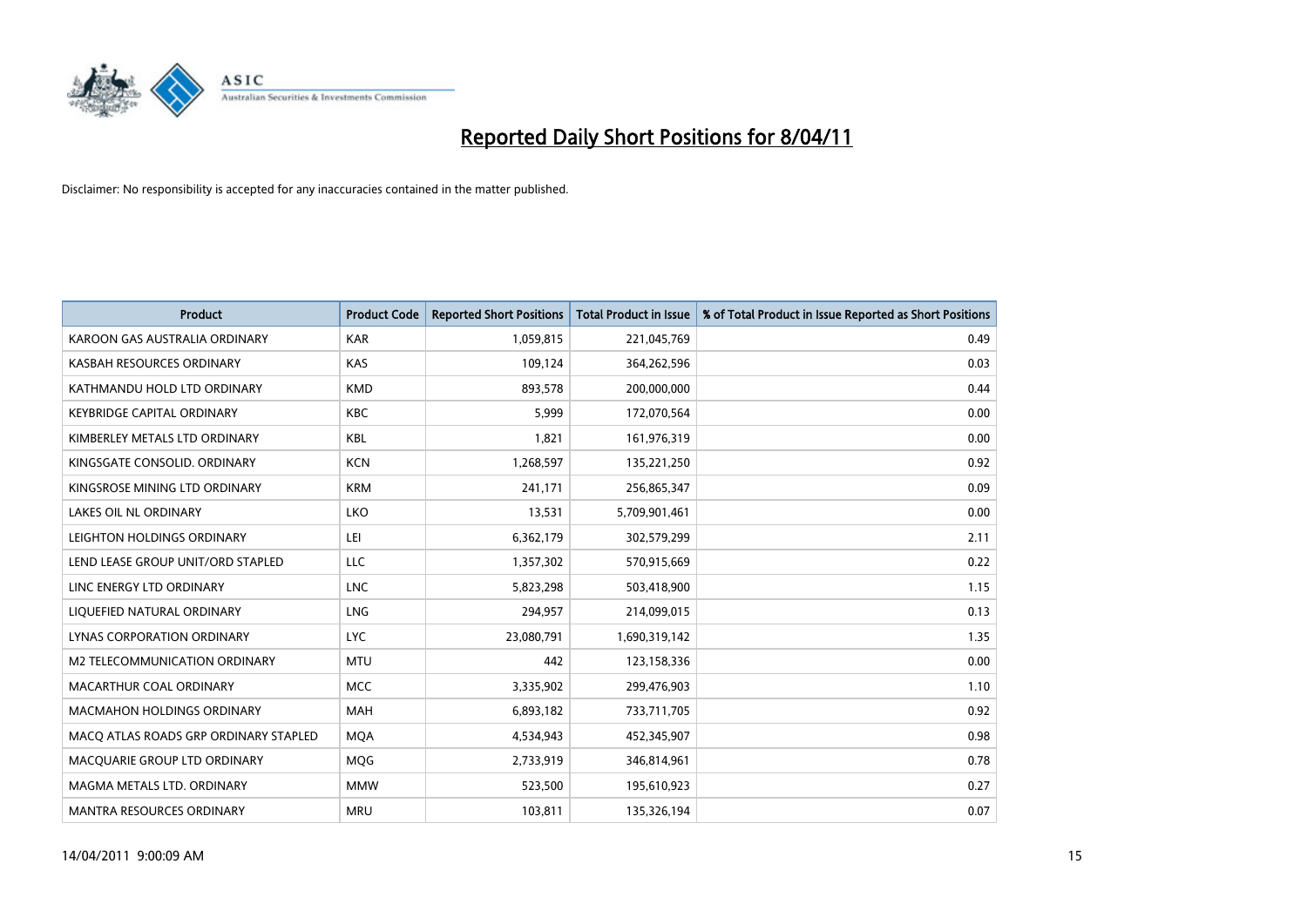

| <b>Product</b>                       | <b>Product Code</b> | <b>Reported Short Positions</b> | Total Product in Issue | % of Total Product in Issue Reported as Short Positions |
|--------------------------------------|---------------------|---------------------------------|------------------------|---------------------------------------------------------|
| MAP GROUP STAPLED US PROHIBIT.       | <b>MAP</b>          | 3,323,142                       | 1,861,210,782          | 0.19                                                    |
| MARYBOROUGH SUGAR ORDINARY           | <b>MSF</b>          | 20,401                          | 69,165,378             | 0.03                                                    |
| <b>MATRIX C &amp; E LTD ORDINARY</b> | <b>MCE</b>          | 373,672                         | 72,964,098             | 0.51                                                    |
| MCMILLAN SHAKESPEARE ORDINARY        | <b>MMS</b>          | 52,163                          | 68,067,560             | 0.07                                                    |
| <b>MCPHERSON'S LTD ORDINARY</b>      | <b>MCP</b>          | 249,970                         | 72,401,758             | 0.34                                                    |
| MEDUSA MINING LTD ORDINARY           | <b>MML</b>          | 1,159,112                       | 188,233,911            | 0.62                                                    |
| MELBOURNE IT LIMITED ORDINARY        | <b>MLB</b>          | 145,343                         | 80,043,955             | 0.18                                                    |
| MEO AUSTRALIA LTD ORDINARY           | <b>MEO</b>          | 5,094,156                       | 539,913,260            | 0.93                                                    |
| MERMAID MARINE ORDINARY              | <b>MRM</b>          | 965,338                         | 214,880,224            | 0.44                                                    |
| MESOBLAST LIMITED ORDINARY           | <b>MSB</b>          | 1,866,117                       | 279,068,562            | 0.67                                                    |
| METALS X LIMITED ORDINARY            | <b>MLX</b>          | 4,255,490                       | 1,365,661,782          | 0.32                                                    |
| METCASH LIMITED ORDINARY             | <b>MTS</b>          | 20,210,806                      | 768,815,314            | 2.59                                                    |
| METGASCO LIMITED ORDINARY            | <b>MEL</b>          | 235.435                         | 252,460,972            | 0.09                                                    |
| <b>METMINCO LIMITED ORDINARY</b>     | <b>MNC</b>          | 63.090                          | 1,231,107,839          | 0.00                                                    |
| MICLYN EXP OFFSHR ORDINARY           | <b>MIO</b>          | 269,095                         | 274,618,684            | 0.09                                                    |
| MINARA RESOURCES ORDINARY            | <b>MRE</b>          | 8,221,010                       | 1,169,424,487          | 0.70                                                    |
| MINCOR RESOURCES NL ORDINARY         | <b>MCR</b>          | 714,605                         | 200,608,804            | 0.34                                                    |
| MINEMAKERS LIMITED ORDINARY          | <b>MAK</b>          | 71,627                          | 227,003,950            | 0.03                                                    |
| MINERAL DEPOSITS ORDINARY            | <b>MDL</b>          | 218,957                         | 60,768,582             | 0.34                                                    |
| MINERAL RESOURCES. ORDINARY          | <b>MIN</b>          | 457,019                         | 168,990,735            | 0.27                                                    |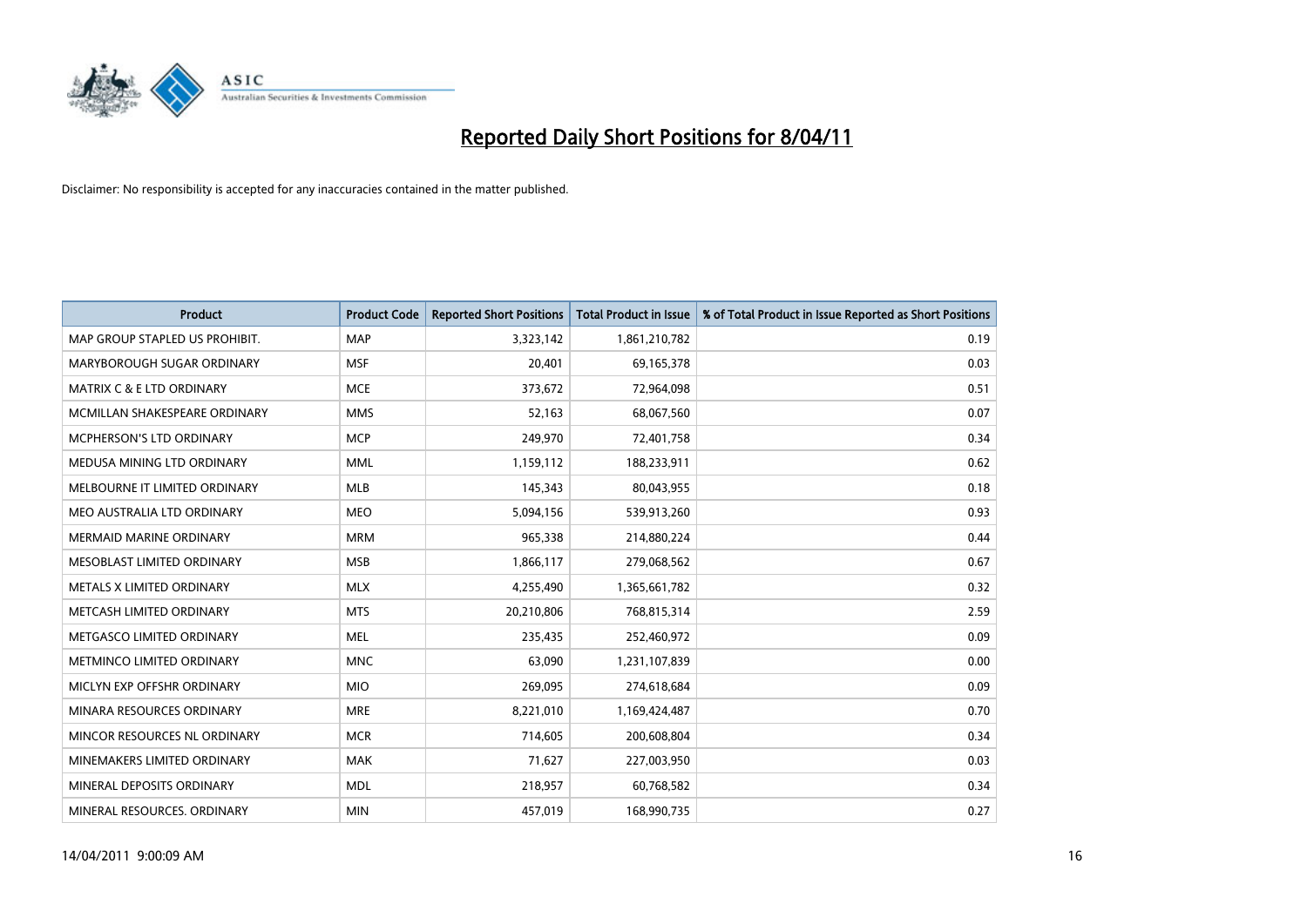

| Product                                 | <b>Product Code</b> | <b>Reported Short Positions</b> | <b>Total Product in Issue</b> | % of Total Product in Issue Reported as Short Positions |
|-----------------------------------------|---------------------|---------------------------------|-------------------------------|---------------------------------------------------------|
| MIRABELA NICKEL LTD ORDINARY            | <b>MBN</b>          | 9,659,434                       | 491,561,237                   | 1.95                                                    |
| MIRVAC GROUP STAPLED SECURITIES         | <b>MGR</b>          | 16,343,627                      | 3,416,924,188                 | 0.47                                                    |
| MOLOPO ENERGY LTD ORDINARY              | <b>MPO</b>          | 1,474,471                       | 250,972,584                   | 0.57                                                    |
| MOLY MINES LIMITED ORDINARY             | <b>MOL</b>          | 4,207                           | 365,893,989                   | 0.00                                                    |
| MONADELPHOUS GROUP ORDINARY             | <b>MND</b>          | 473,180                         | 87,576,827                    | 0.54                                                    |
| <b>MOUNT GIBSON IRON ORDINARY</b>       | <b>MGX</b>          | 5,361,426                       | 1,082,570,693                 | 0.47                                                    |
| MULTIPLEX SITES SITES                   | <b>MXUPA</b>        | 36                              | 4,500,000                     | 0.00                                                    |
| MURCHISON METALS LTD ORDINARY           | <b>MMX</b>          | 11,458,571                      | 435,884,268                   | 2.64                                                    |
| MYER HOLDINGS LTD ORDINARY              | <b>MYR</b>          | 9,061,096                       | 582,847,884                   | 1.54                                                    |
| <b>MYSTATE LIMITED ORDINARY</b>         | <b>MYS</b>          | 1,400                           | 67,439,158                    | 0.00                                                    |
| NAMOI COTTON CO-OP CO-OPERATIVE CAP.UNT | <b>NAM</b>          | 205,227                         | 96,978,836                    | 0.21                                                    |
| NATIONAL AUST, BANK ORDINARY            | <b>NAB</b>          | 9,516,632                       | 2,169,641,214                 | 0.44                                                    |
| NATURAL FUEL LIMITED ORDINARY           | <b>NFL</b>          | 8,715,662                       | 721,912                       | 1,207.30                                                |
| NAVITAS LIMITED ORDINARY                | <b>NVT</b>          | 2,677,167                       | 369,358,564                   | 0.73                                                    |
| NEPTUNE MARINE ORDINARY                 | <b>NMS</b>          | 660,073                         | 1,739,066,409                 | 0.04                                                    |
| NEW HOPE CORPORATION ORDINARY           | <b>NHC</b>          | 789,060                         | 830,230,549                   | 0.10                                                    |
| NEWCREST MINING ORDINARY                | <b>NCM</b>          | 4,244,929                       | 765,000,000                   | 0.53                                                    |
| NEWS CORP A NON-VOTING CDI              | <b>NWSLV</b>        | 787,409                         | 1,829,535,610                 | 0.04                                                    |
| NEWS CORP B VOTING CDI                  | <b>NWS</b>          | 6,577,750                       | 798,520,953                   | 0.82                                                    |
| NEXBIS LIMITED ORDINARY                 | <b>NBS</b>          | 63,733                          | 798,356,704                   | 0.01                                                    |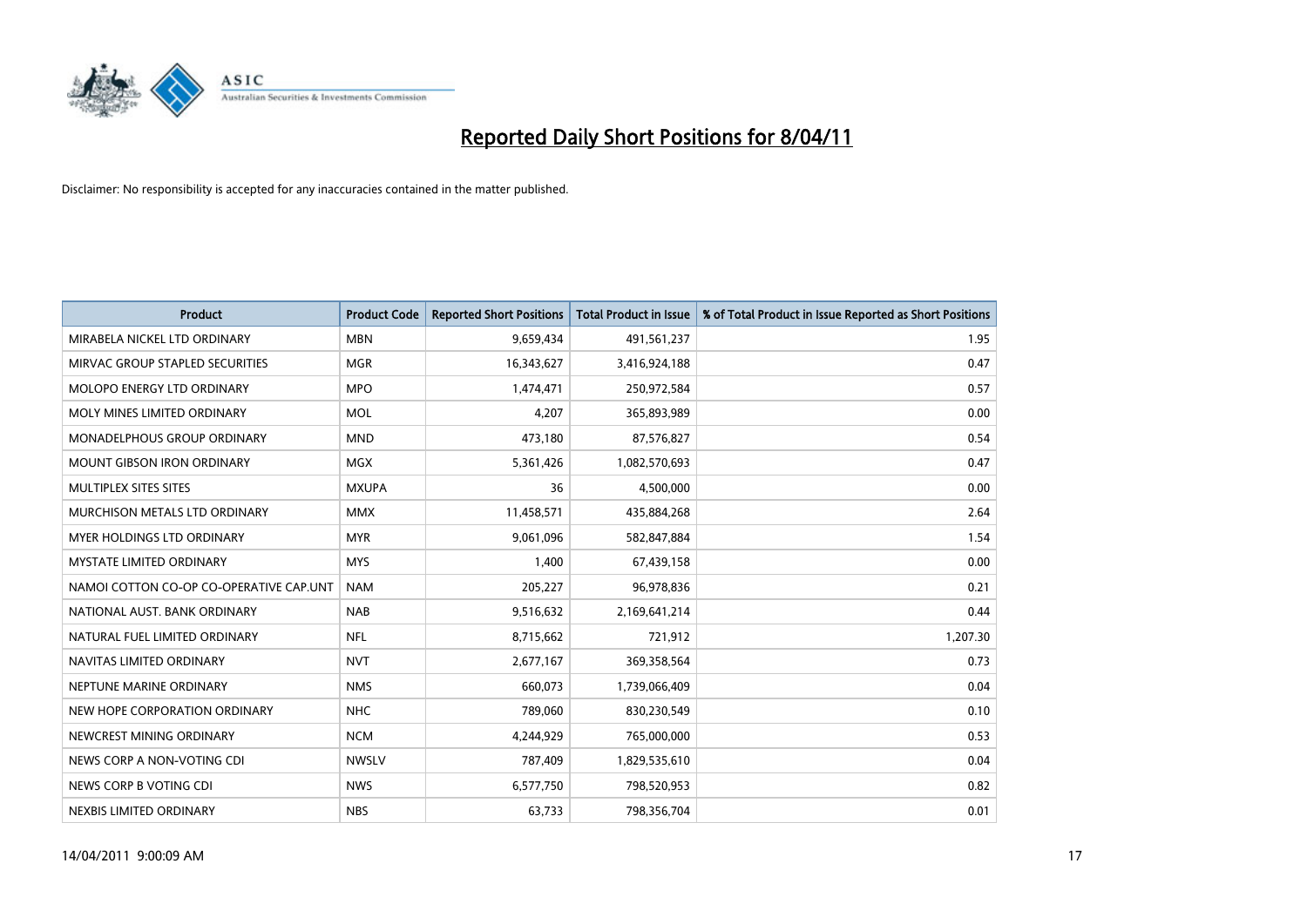

| <b>Product</b>                        | <b>Product Code</b> | <b>Reported Short Positions</b> | Total Product in Issue | % of Total Product in Issue Reported as Short Positions |
|---------------------------------------|---------------------|---------------------------------|------------------------|---------------------------------------------------------|
| NEXUS ENERGY LIMITED ORDINARY         | <b>NXS</b>          | 24,587,263                      | 1,020,257,304          | 2.39                                                    |
| NIB HOLDINGS LIMITED ORDINARY         | <b>NHF</b>          | 4.911                           | 466,765,752            | 0.00                                                    |
| NICK SCALI LIMITED ORDINARY           | <b>NCK</b>          | 39,246                          | 81,000,000             | 0.04                                                    |
| NIDO PETROLEUM ORDINARY               | <b>NDO</b>          | 263,563                         | 1,373,822,119          | 0.01                                                    |
| NKWE PLATINUM 10C US COMMON           | <b>NKP</b>          | 91,203                          | 559,651,184            | 0.02                                                    |
| NOBLE MINERAL RES ORDINARY            | <b>NMG</b>          | 884,218                         | 380,916,899            | 0.23                                                    |
| NORTHERN CREST ORDINARY               | <b>NOC</b>          | 24,345                          | 116,074,781            | 0.02                                                    |
| NORTHERN IRON LTD ORDINARY            | <b>NFE</b>          | 1,242,975                       | 336,084,863            | 0.36                                                    |
| NORTHERN MIN LTD ORDINARY             | <b>NTU</b>          | 97,075                          | 164,545,022            | 0.06                                                    |
| NRW HOLDINGS LIMITED ORDINARY         | <b>NWH</b>          | 2,519,633                       | 251,223,000            | 0.99                                                    |
| NSL CONSOLIDATED LTD ORDINARY         | <b>NSL</b>          | 101,269                         | 270,661,373            | 0.03                                                    |
| NUFARM LIMITED ORDINARY               | <b>NUF</b>          | 5,958,138                       | 261,833,005            | 2.27                                                    |
| OAKTON LIMITED ORDINARY               | <b>OKN</b>          | 670,314                         | 93,800,235             | 0.72                                                    |
| OCEANAGOLD CORP. CHESS DEPOSITARY INT | <b>OGC</b>          | 1,485,886                       | 262,180,388            | 0.57                                                    |
| OCEANIA CAPITAL LTD ORDINARY          | <b>OCP</b>          | 2,500                           | 91,921,295             | 0.00                                                    |
| OIL SEARCH LTD ORDINARY               | <b>OSH</b>          | 11,887,253                      | 1,312,888,303          | 0.89                                                    |
| <b>OILEX LTD ORDINARY</b>             | <b>OEX</b>          | 15,688                          | 253,274,885            | 0.01                                                    |
| OM HOLDINGS LIMITED ORDINARY          | OMH                 | 6,290,504                       | 504,085,150            | 1.26                                                    |
| <b>ONESTEEL LIMITED ORDINARY</b>      | OST                 | 13,394,841                      | 1,334,723,421          | 0.99                                                    |
| ORICA LIMITED ORDINARY                | ORI                 | 1,398,075                       | 363,223,767            | 0.36                                                    |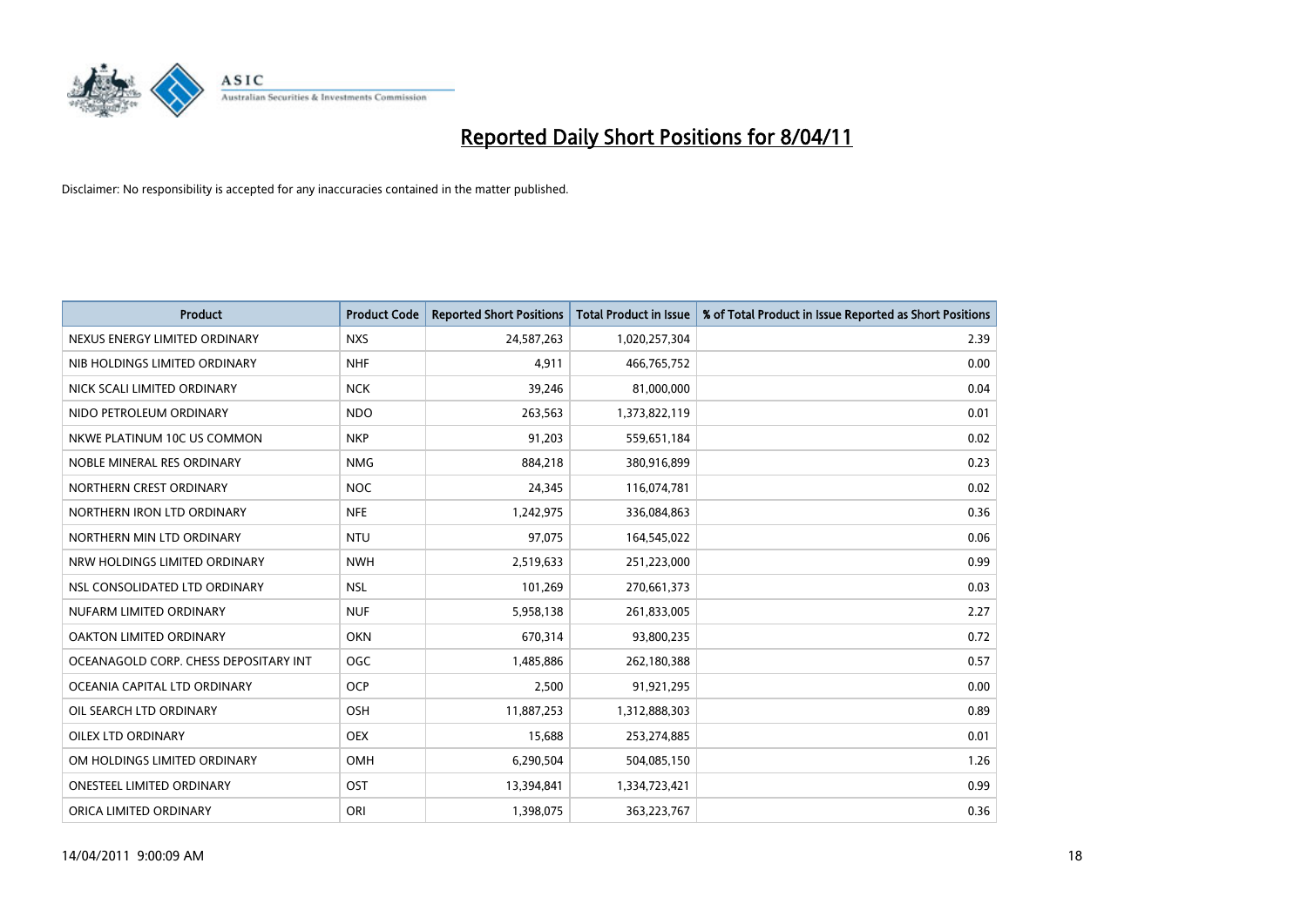

| Product                        | <b>Product Code</b> | <b>Reported Short Positions</b> | <b>Total Product in Issue</b> | % of Total Product in Issue Reported as Short Positions |
|--------------------------------|---------------------|---------------------------------|-------------------------------|---------------------------------------------------------|
| ORIGIN ENERGY ORDINARY         | <b>ORG</b>          | 11,578,558                      | 974,144,829                   | 1.15                                                    |
| OROCOBRE LIMITED ORDINARY      | <b>ORE</b>          | 57,361                          | 102,813,894                   | 0.05                                                    |
| OROTONGROUP LIMITED ORDINARY   | <b>ORL</b>          | 1,021                           | 40,880,902                    | 0.00                                                    |
| OTTO ENERGY LIMITED ORDINARY   | <b>OEL</b>          | 109,204                         | 1,134,540,071                 | 0.01                                                    |
| OZ MINERALS ORDINARY           | OZL                 | 24,204,600                      | 3,238,546,504                 | 0.74                                                    |
| <b>PACIFIC BRANDS ORDINARY</b> | <b>PBG</b>          | 8,692,071                       | 931,386,248                   | 0.93                                                    |
| PALADIN ENERGY LTD ORDINARY    | <b>PDN</b>          | 15,740,131                      | 777,698,217                   | 2.02                                                    |
| PANAUST LIMITED ORDINARY       | <b>PNA</b>          | 18,721,060                      | 2,965,008,426                 | 0.61                                                    |
| PANORAMIC RESOURCES ORDINARY   | PAN                 | 1,436,093                       | 207,050,710                   | 0.69                                                    |
| PAPERLINX LIMITED ORDINARY     | <b>PPX</b>          | 19,822,596                      | 603,580,761                   | 3.27                                                    |
| PAPILLON RES LTD ORDINARY      | PIR                 | 206,540                         | 190,054,868                   | 0.11                                                    |
| PATTIES FOODS LTD ORDINARY     | PFL                 |                                 | 138,908,853                   | 0.00                                                    |
| PEET LIMITED ORDINARY          | <b>PPC</b>          | 145,881                         | 302,965,804                   | 0.04                                                    |
| PENINSULA ENERGY LTD ORDINARY  | <b>PEN</b>          | 500,000                         | 2,086,495,200                 | 0.02                                                    |
| PERILYA LIMITED ORDINARY       | PEM                 | 460,253                         | 526,075,563                   | 0.09                                                    |
| PERPETUAL LIMITED ORDINARY     | PPT                 | 2,277,919                       | 44,669,352                    | 5.11                                                    |
| PERSEUS MINING LTD ORDINARY    | PRU                 | 4,107,900                       | 424,017,088                   | 0.97                                                    |
| PETSEC ENERGY ORDINARY         | PSA                 | 223,332                         | 231,283,622                   | 0.10                                                    |
| PHARMAXIS LTD ORDINARY         | <b>PXS</b>          | 1,027,056                       | 228,127,809                   | 0.46                                                    |
| PHOSPHAGENICS LTD. ORDINARY    | POH                 | 200,000                         | 823,593,731                   | 0.02                                                    |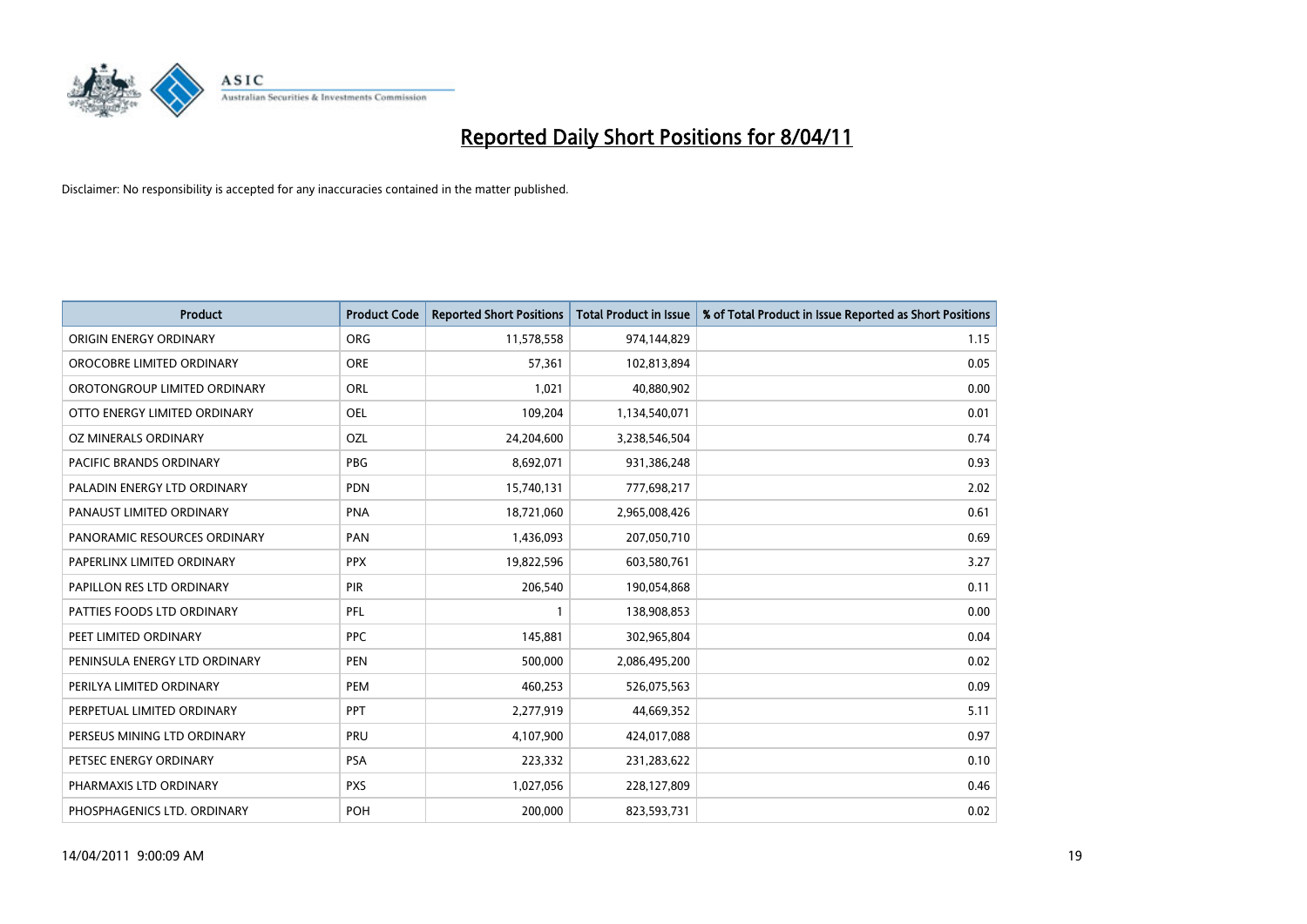

| Product                              | <b>Product Code</b> | <b>Reported Short Positions</b> | <b>Total Product in Issue</b> | % of Total Product in Issue Reported as Short Positions |
|--------------------------------------|---------------------|---------------------------------|-------------------------------|---------------------------------------------------------|
| PHOTON GROUP LTD ORDINARY            | PGA                 | 250,510                         | 1,540,543,357                 | 0.02                                                    |
| PLATINUM ASSET ORDINARY              | <b>PTM</b>          | 7,358,970                       | 561,347,878                   | 1.30                                                    |
| PLATINUM AUSTRALIA ORDINARY          | <b>PLA</b>          | 5,135,086                       | 392,430,039                   | 1.29                                                    |
| PLATINUM CAPITAL LTD ORDINARY        | <b>PMC</b>          |                                 | 164,959,410                   | 0.00                                                    |
| PMP LIMITED ORDINARY                 | <b>PMP</b>          | 80,579                          | 335,338,483                   | 0.02                                                    |
| PORT BOUVARD LIMITED ORDINARY        | PBD                 | 6,754                           | 593,868,295                   | 0.00                                                    |
| PREMIER INVESTMENTS ORDINARY         | <b>PMV</b>          | 385,260                         | 155,062,831                   | 0.24                                                    |
| PRIMA BIOMED LTD ORDINARY            | <b>PRR</b>          | 317,772                         | 795,497,098                   | 0.04                                                    |
| PRIMARY HEALTH CARE ORDINARY         | <b>PRY</b>          | 11,132,114                      | 496,103,188                   | 2.22                                                    |
| PRIME INFR GROUP. STAPLED SECURITIES | PIH                 | 308,735                         | 351,776,795                   | 0.09                                                    |
| PRIME MEDIA GRP LTD ORDINARY         | <b>PRT</b>          | 14,825                          | 366,330,303                   | 0.00                                                    |
| PROGEN PHARMACEUTIC ORDINARY         | PGL                 | 151,596                         | 24,709,097                    | 0.61                                                    |
| PROGRAMMED ORDINARY                  | <b>PRG</b>          | 361,388                         | 118,169,908                   | 0.30                                                    |
| <b>PSIVIDA CORP CDI 1:1</b>          | <b>PVA</b>          | 16,878                          | 8,896,217                     | 0.19                                                    |
| <b>QANTAS AIRWAYS ORDINARY</b>       | QAN                 | 34,384,399                      | 2,265,123,620                 | 1.54                                                    |
| OBE INSURANCE GROUP ORDINARY         | <b>OBE</b>          | 20,621,298                      | 1,051,880,186                 | 1.94                                                    |
| OR NATIONAL LIMITED ORDINARY         | <b>ORN</b>          | 20,406,348                      | 2,440,000,000                 | 0.82                                                    |
| <b>QUBE LOGISTICS ORDINARY UNITS</b> | <b>QUB</b>          | 16,046                          | 555,731,057                   | 0.00                                                    |
| RAMELIUS RESOURCES ORDINARY          | <b>RMS</b>          | 54,127                          | 291,208,795                   | 0.01                                                    |
| RAMSAY HEALTH CARE ORDINARY          | <b>RHC</b>          | 1,504,948                       | 202,081,252                   | 0.74                                                    |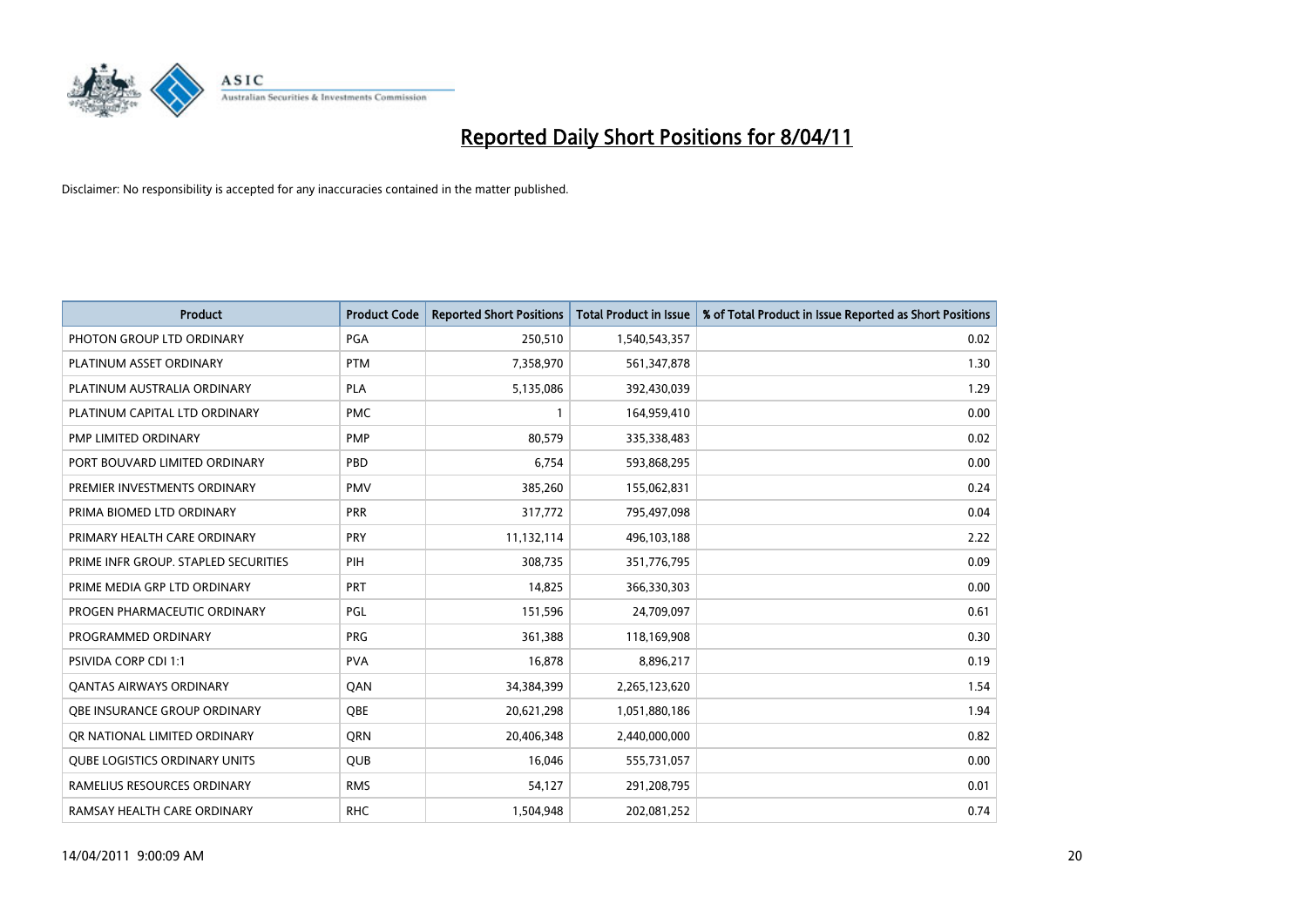

| Product                             | <b>Product Code</b> | <b>Reported Short Positions</b> | <b>Total Product in Issue</b> | % of Total Product in Issue Reported as Short Positions |
|-------------------------------------|---------------------|---------------------------------|-------------------------------|---------------------------------------------------------|
| <b>RCR TOMLINSON ORDINARY</b>       | <b>RCR</b>          | 68,067                          | 131,897,672                   | 0.05                                                    |
| <b>REA GROUP ORDINARY</b>           | <b>REA</b>          | 79,643                          | 129,691,280                   | 0.05                                                    |
| <b>RECKON LIMITED ORDINARY</b>      | <b>RKN</b>          | 442                             | 133,384,060                   | 0.00                                                    |
| <b>RED 5 LIMITED ORDINARY</b>       | <b>RED</b>          | 30,798                          | 1,283,597,526                 | 0.00                                                    |
| <b>RED FORK ENERGY ORDINARY</b>     | <b>RFE</b>          | 14,270                          | 160,035,000                   | 0.00                                                    |
| REED RESOURCES LTD ORDINARY         | <b>RDR</b>          | 2,339,250                       | 229,830,556                   | 1.02                                                    |
| REGIS RESOURCES ORDINARY            | <b>RRL</b>          | 1,903,506                       | 431,150,415                   | 0.43                                                    |
| RESMED INC CDI 10:1                 | <b>RMD</b>          | 10,043,027                      | 1,534,676,730                 | 0.66                                                    |
| RESOLUTE MINING ORDINARY            | <b>RSG</b>          | 4,298,999                       | 467,464,116                   | 0.93                                                    |
| <b>RESOURCE GENERATION ORDINARY</b> | <b>RES</b>          | 258,936                         | 244,400,530                   | 0.10                                                    |
| RETAIL FOOD GROUP ORDINARY          | <b>RFG</b>          | 704                             | 107,359,927                   | 0.00                                                    |
| REVERSE CORP LIMITED ORDINARY       | <b>REF</b>          | 25,141                          | 92,382,175                    | 0.03                                                    |
| REX MINERALS LIMITED ORDINARY       | <b>RXM</b>          | 169,797                         | 150,688,879                   | 0.10                                                    |
| <b>RHG LIMITED ORDINARY</b>         | <b>RHG</b>          | 56,343                          | 318,745,978                   | 0.01                                                    |
| <b>RIDLEY CORPORATION ORDINARY</b>  | <b>RIC</b>          | 799,517                         | 307,817,071                   | 0.26                                                    |
| RIO TINTO LIMITED ORDINARY          | <b>RIO</b>          | 15,039,970                      | 435,758,720                   | 3.43                                                    |
| <b>RIVERCITY MOTORWAY STAPLED</b>   | <b>RCY</b>          | 132,000                         | 957,010,115                   | 0.01                                                    |
| RIVERSDALE MINING ORDINARY          | <b>RIV</b>          | 868,228                         | 236,742,855                   | 0.36                                                    |
| ROBUST RESOURCES ORDINARY           | <b>ROL</b>          | 1,121,619                       | 84,944,097                    | 1.32                                                    |
| ROC OIL COMPANY ORDINARY            | <b>ROC</b>          | 6,899,514                       | 713,154,560                   | 0.96                                                    |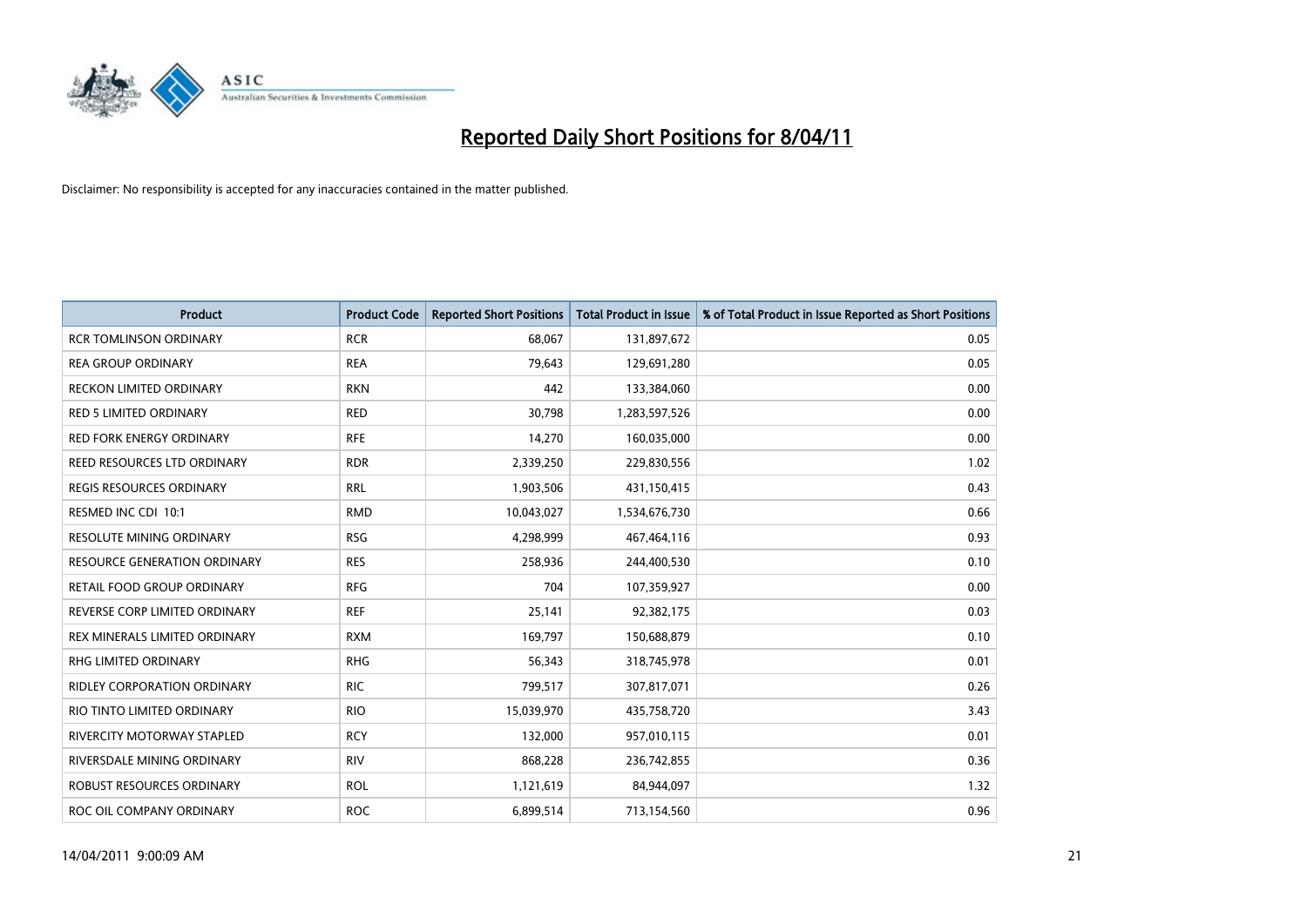

| <b>Product</b>                           | <b>Product Code</b> | <b>Reported Short Positions</b> | <b>Total Product in Issue</b> | % of Total Product in Issue Reported as Short Positions |
|------------------------------------------|---------------------|---------------------------------|-------------------------------|---------------------------------------------------------|
| RP DATA LTD ORDINARY                     | <b>RPX</b>          | 364,039                         | 149,246,421                   | 0.24                                                    |
| SAI GLOBAL LIMITED ORDINARY              | SAI                 | 242,041                         | 199,552,155                   | 0.10                                                    |
| SALMAT LIMITED ORDINARY                  | <b>SLM</b>          | 148,283                         | 159,767,799                   | 0.09                                                    |
| SAMSON OIL & GAS LTD ORDINARY            | <b>SSN</b>          | 3,136,850                       | 1,724,810,149                 | 0.18                                                    |
| SANDFIRE RESOURCES ORDINARY              | <b>SFR</b>          | 561,953                         | 148,309,969                   | 0.37                                                    |
| <b>SANTOS LTD ORDINARY</b>               | <b>STO</b>          | 8,517,071                       | 877,913,584                   | 0.94                                                    |
| SARACEN MINERAL ORDINARY                 | <b>SAR</b>          | 484,461                         | 492,151,415                   | 0.10                                                    |
| SDI LIMITED ORDINARY                     | <b>SDI</b>          | 100,000                         | 118,865,530                   | 0.08                                                    |
| SEDGMAN LIMITED ORDINARY                 | <b>SDM</b>          | 423,910                         | 209,752,689                   | 0.20                                                    |
| SEEK LIMITED ORDINARY                    | <b>SEK</b>          | 5,559,037                       | 336,584,488                   | 1.63                                                    |
| SENETAS CORPORATION ORDINARY             | <b>SEN</b>          | 756,999                         | 463,105,195                   | 0.16                                                    |
| SENEX ENERGY LIMITED ORDINARY            | <b>SXY</b>          | 200,070                         | 732,862,800                   | 0.03                                                    |
| SERVCORP LIMITED ORDINARY                | SRV                 | 79,090                          | 98,440,807                    | 0.08                                                    |
| SERVICE STREAM ORDINARY                  | <b>SSM</b>          | 344,663                         | 283,418,867                   | 0.12                                                    |
| SEVEN GROUP HOLDINGS ORDINARY            | <b>SVW</b>          | 351,740                         | 305,410,281                   | 0.10                                                    |
| SIGMA PHARMACEUTICAL ORDINARY            | <b>SIP</b>          | 18,510,719                      | 1,178,626,572                 | 1.56                                                    |
| SILEX SYSTEMS ORDINARY                   | <b>SLX</b>          | 335,382                         | 170,128,997                   | 0.20                                                    |
| SILVER LAKE RESOURCE ORDINARY            | <b>SLR</b>          | 82,628                          | 178,882,838                   | 0.04                                                    |
| SIMS METAL MGMT LTD ORDINARY             | SGM                 | 3,473,887                       | 204,927,017                   | 1.71                                                    |
| SINGAPORE TELECOMM. CHESS DEPOSITARY INT | SGT                 | 4.939.780                       | 276,569,442                   | 1.79                                                    |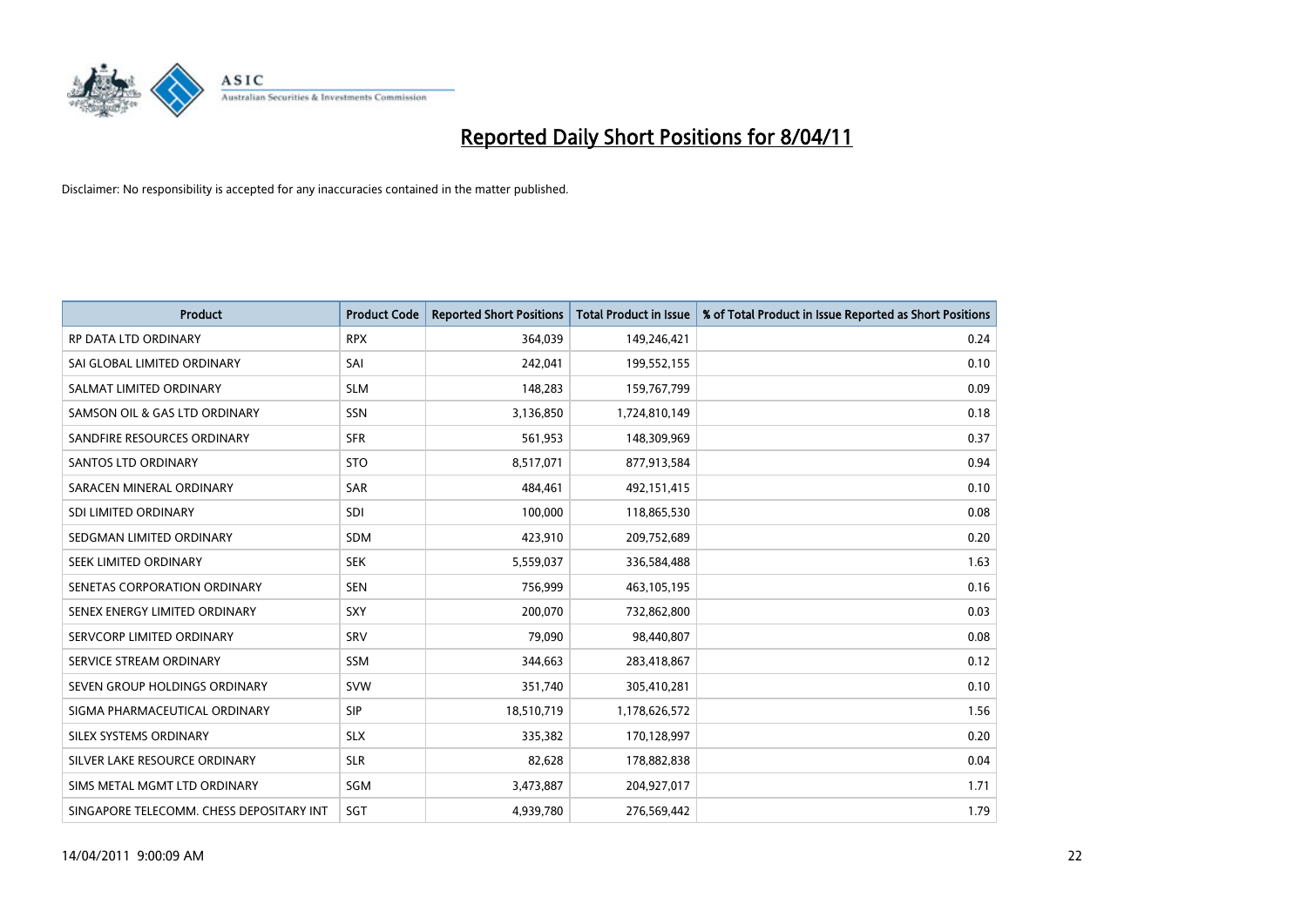

| <b>Product</b>                           | <b>Product Code</b> | <b>Reported Short Positions</b> | Total Product in Issue | % of Total Product in Issue Reported as Short Positions |
|------------------------------------------|---------------------|---------------------------------|------------------------|---------------------------------------------------------|
| SKILLED GROUP LTD ORDINARY               | <b>SKE</b>          | 113,534                         | 232,963,526            | 0.05                                                    |
| SKY CITY ENTERTAIN. ORDINARY             | <b>SKC</b>          | 123,784                         | 576,958,340            | 0.02                                                    |
| <b>SKY NETWORK ORDINARY</b>              | <b>SKT</b>          | 75,866                          | 389,139,785            | 0.02                                                    |
| SMS MANAGEMENT. ORDINARY                 | <b>SMX</b>          | 87,571                          | 67,661,358             | 0.12                                                    |
| SONIC HEALTHCARE ORDINARY                | <b>SHL</b>          | 6,338,706                       | 388,429,875            | 1.64                                                    |
| SOUL PATTINSON (W.H) ORDINARY            | SOL                 | 56.460                          | 238,640,580            | 0.02                                                    |
| SP AUSNET STAPLED SECURITIES             | <b>SPN</b>          | 5,115,413                       | 2,795,115,439          | 0.18                                                    |
| SPARK INFRASTRUCTURE STAPLED NOTE & UNIT | SKI                 | 15,285,944                      | 1,326,734,264          | 1.15                                                    |
| SPDR 200 FUND ETF UNITS                  | <b>STW</b>          | 8                               | 50,839,159             | 0.00                                                    |
| SPECIALTY FASHION ORDINARY               | <b>SFH</b>          | 1,862,213                       | 191,686,122            | 0.97                                                    |
| SPHERE MINERALS LTD ORDINARY             | <b>SPH</b>          | 1,991                           | 171,348,151            | 0.00                                                    |
| SPOTLESS GROUP LTD ORDINARY              | <b>SPT</b>          | 2,151,741                       | 261,070,153            | 0.81                                                    |
| ST BARBARA LIMITED ORDINARY              | <b>SBM</b>          | 3,703,501                       | 325,615,389            | 1.14                                                    |
| STAGING CONNECTIONS ORDINARY             | <b>STG</b>          | 2,917,189                       | 78,317,726             | 3.72                                                    |
| STANMORE COAL LTD ORDINARY               | <b>SMR</b>          | 73,240                          | 87,270,738             | 0.08                                                    |
| STARPHARMA HOLDINGS ORDINARY             | SPL                 | 193,420                         | 247,402,721            | 0.08                                                    |
| STH AMERICAN COR LTD ORDINARY            | SAY                 | 9,200                           | 245,846,493            | 0.00                                                    |
| STHN CROSS MEDIA ORDINARY                | SXL                 | 1,525,273                       | 379,186,016            | 0.38                                                    |
| STOCKLAND UNITS/ORD STAPLED              | <b>SGP</b>          | 18,231,863                      | 2,383,036,717          | 0.77                                                    |
| STRAITS RES LTD. ORDINARY                | SRO                 | 8,059,650                       | 324,355,749            | 2.47                                                    |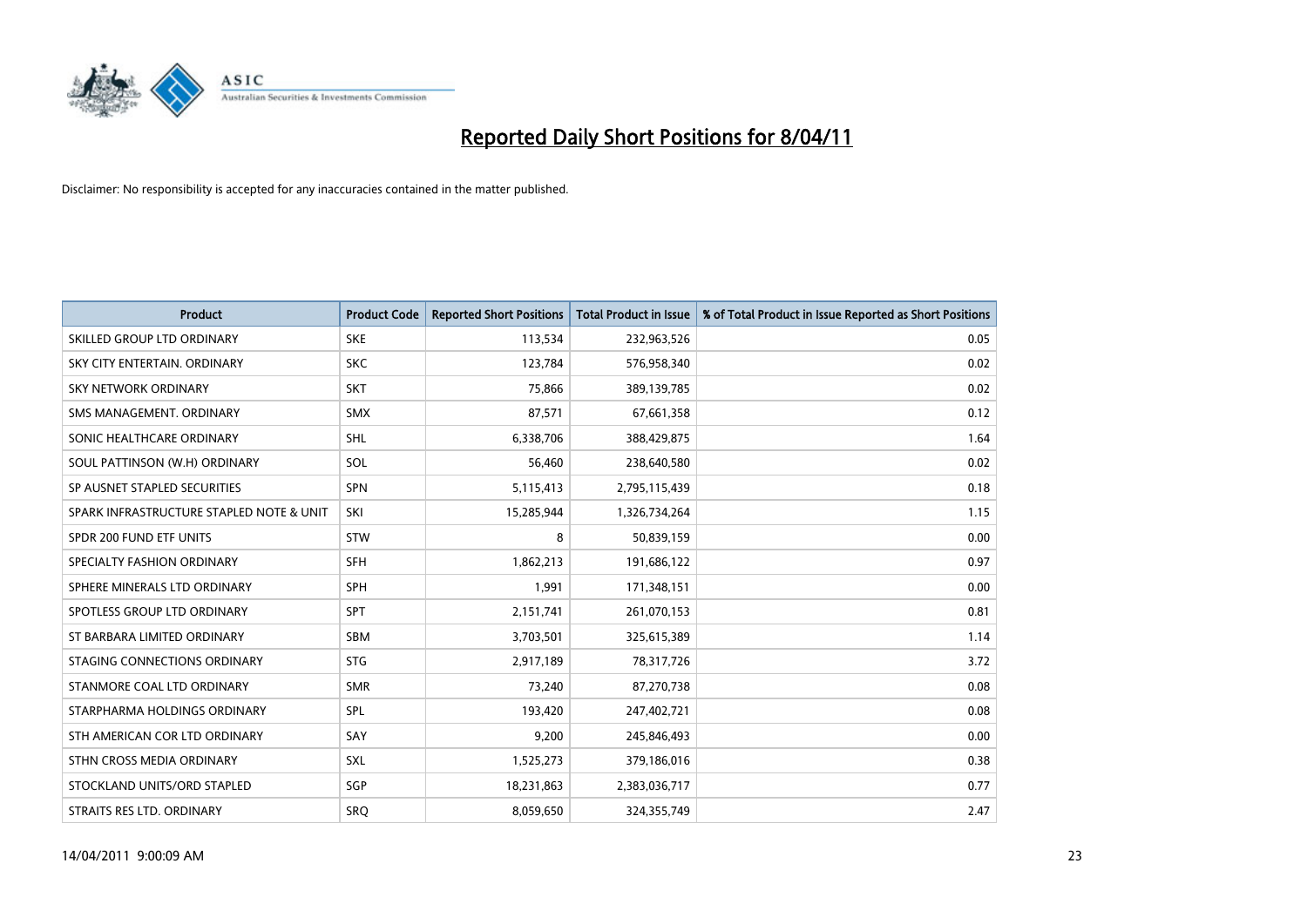

| <b>Product</b>                       | <b>Product Code</b> | <b>Reported Short Positions</b> | Total Product in Issue | % of Total Product in Issue Reported as Short Positions |
|--------------------------------------|---------------------|---------------------------------|------------------------|---------------------------------------------------------|
| <b>STW COMMUNICATIONS ORDINARY</b>   | SGN                 | 225,599                         | 364,310,964            | 0.06                                                    |
| SUNCORP GROUP LTD ORDINARY           | <b>SUN</b>          | 6,427,260                       | 1,286,600,980          | 0.47                                                    |
| SUNDANCE ENERGY ORDINARY             | <b>SEA</b>          | 35,624                          | 276,709,585            | 0.01                                                    |
| SUNDANCE RESOURCES ORDINARY          | SDL                 | 19,161,347                      | 2,718,671,668          | 0.70                                                    |
| SUNLAND GROUP LTD ORDINARY           | <b>SDG</b>          | 11,636                          | 224,881,794            | 0.00                                                    |
| SUPER RET REP LTD ORDINARY           | SUL                 | 121,020                         | 129,077,342            | 0.10                                                    |
| SWICK MINING ORDINARY                | <b>SWK</b>          | 1,548                           | 236,724,970            | 0.00                                                    |
| SYMEX HOLDINGS ORDINARY              | <b>SYM</b>          | 6,633                           | 128,048,857            | 0.01                                                    |
| TABCORP HOLDINGS LTD ORDINARY        | <b>TAH</b>          | 1,001,680                       | 688,019,737            | 0.14                                                    |
| <b>TALENT2 INTERNATION ORDINARY</b>  | <b>TWO</b>          | 7                               | 142,434,450            | 0.00                                                    |
| TALISMAN MINING ORDINARY             | <b>TLM</b>          | 3,079                           | 130,438,627            | 0.00                                                    |
| TAP OIL LIMITED ORDINARY             | <b>TAP</b>          | 663,922                         | 240,967,311            | 0.27                                                    |
| <b>TASSAL GROUP LIMITED ORDINARY</b> | <b>TGR</b>          | 39,334                          | 146,304,404            | 0.02                                                    |
| <b>TATTS GROUP LTD ORDINARY</b>      | <b>TTS</b>          | 15,125,621                      | 1,301,092,863          | 1.16                                                    |
| TELECOM CORPORATION ORDINARY         | <b>TEL</b>          | 18,257,072                      | 1,924,649,369          | 0.95                                                    |
| TELSTRA CORPORATION, ORDINARY        | <b>TLS</b>          | 18,411,115                      | 12,443,074,357         | 0.12                                                    |
| TEN NETWORK HOLDINGS ORDINARY        | <b>TEN</b>          | 32,594,556                      | 1,045,236,720          | 3.12                                                    |
| TERANGA GOLD CORP CDI 1:1            | <b>TGZ</b>          | 215,980                         | 150,228,220            | 0.13                                                    |
| TFS CORPORATION LTD ORDINARY         | <b>TFC</b>          | 64,248                          | 262,656,661            | 0.02                                                    |
| THE REJECT SHOP ORDINARY             | <b>TRS</b>          | 534,676                         | 26,033,570             | 2.05                                                    |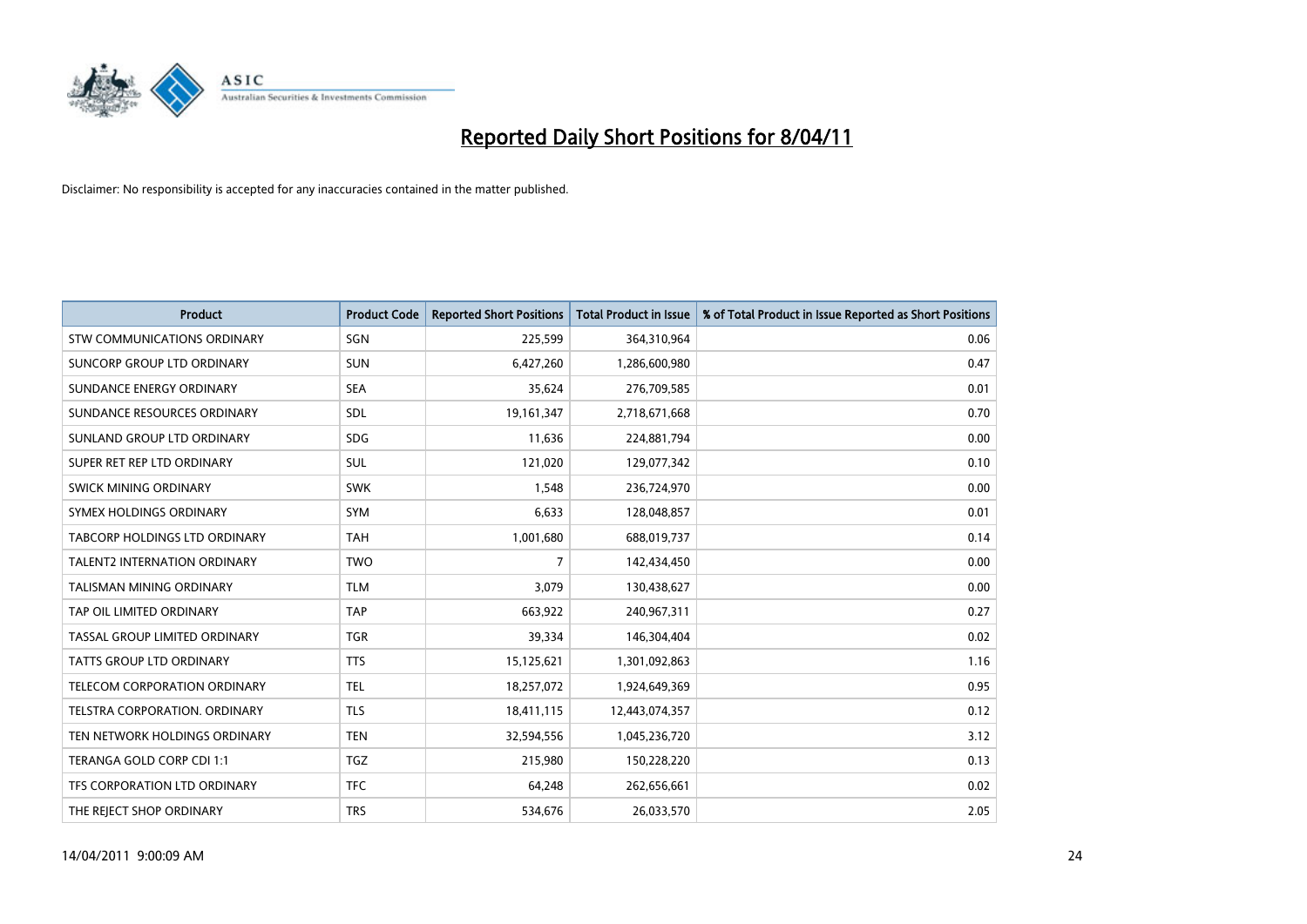

| <b>Product</b>                          | <b>Product Code</b> | <b>Reported Short Positions</b> | <b>Total Product in Issue</b> | % of Total Product in Issue Reported as Short Positions |
|-----------------------------------------|---------------------|---------------------------------|-------------------------------|---------------------------------------------------------|
| THOR MINING PLC CHESS DEPOSITARY        | <b>THR</b>          | 2,307                           | 240,235,256                   | 0.00                                                    |
| THORN GROUP LIMITED ORDINARY            | <b>TGA</b>          | 9,048                           | 129,858,924                   | 0.01                                                    |
| THUNDELARRA EXPLOR, ORDINARY            | <b>THX</b>          | 45,211                          | 153,458,927                   | 0.03                                                    |
| <b>TIGER RESOURCES ORDINARY</b>         | <b>TGS</b>          | 208,811                         | 668,635,549                   | 0.03                                                    |
| TIMBERCORP LIMITED ORDINARY             | <b>TIM</b>          | 90,074                          | 352,071,429                   | 0.02                                                    |
| <b>TISHMAN SPEYER UNITS</b>             | <b>TSO</b>          | 69,279                          | 338,440,904                   | 0.02                                                    |
| TNG LIMITED ORDINARY                    | <b>TNG</b>          | 4,321                           | 284,803,062                   | 0.00                                                    |
| TOLL HOLDINGS LTD ORDINARY              | <b>TOL</b>          | 17,045,278                      | 710,128,531                   | 2.40                                                    |
| TORO ENERGY LIMITED ORDINARY            | <b>TOE</b>          | 35,404                          | 964,936,676                   | 0.00                                                    |
| <b>TOWER AUSTRALIA ORDINARY</b>         | <b>TAL</b>          | 3,824,362                       | 419,652,394                   | 0.90                                                    |
| TOWER LIMITED ORDINARY                  | <b>TWR</b>          | 690,119                         | 263,603,448                   | 0.26                                                    |
| <b>TOX FREE SOLUTIONS ORDINARY</b>      | <b>TOX</b>          | 14,801                          | 92,290,500                    | 0.01                                                    |
| TPG TELECOM LIMITED ORDINARY            | <b>TPM</b>          | 4,200,191                       | 775,522,421                   | 0.54                                                    |
| TRANSFIELD SERV INFR STAPLED SECURITIES | <b>TSI</b>          | 206,908                         | 438,756,421                   | 0.05                                                    |
| <b>TRANSFIELD SERVICES ORDINARY</b>     | <b>TSE</b>          | 3,638,643                       | 549,715,957                   | 0.66                                                    |
| TRANSPACIFIC INDUST. ORDINARY           | <b>TPI</b>          | 13,357,080                      | 960,638,735                   | 1.38                                                    |
| TRANSURBAN GROUP TRIPLE STAPLED SEC.    | <b>TCL</b>          | 4,407,566                       | 1,443,543,731                 | 0.30                                                    |
| TRINITY GROUP STAPLED SECURITIES        | <b>TCO</b>          | 3,419                           | 231,701,539                   | 0.00                                                    |
| TROY RESOURCES NL ORDINARY              | <b>TRY</b>          | 44,036                          | 87,968,823                    | 0.05                                                    |
| UGL LIMITED ORDINARY                    | <b>UGL</b>          | 5,603,790                       | 166,047,171                   | 3.34                                                    |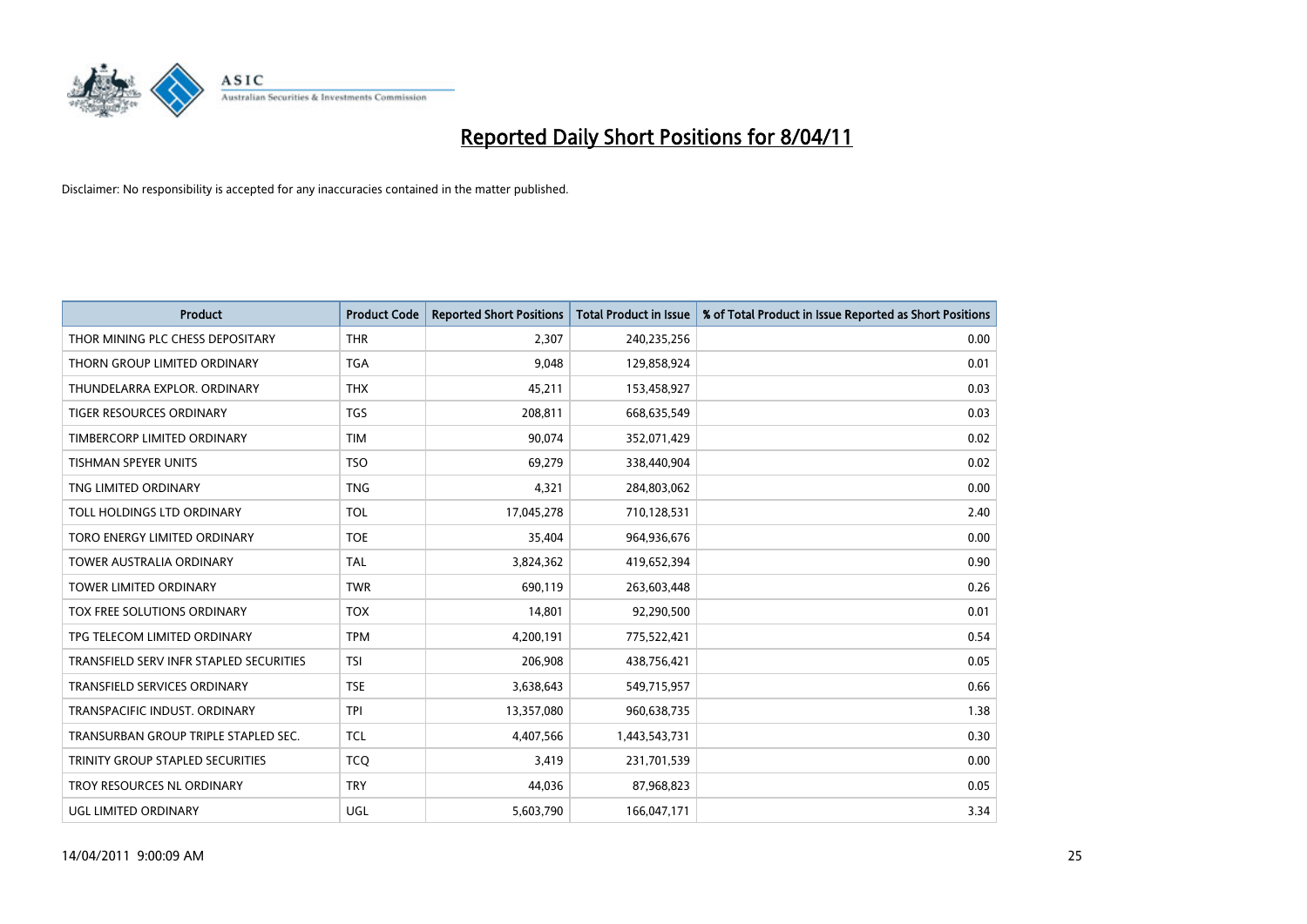

| Product                                   | <b>Product Code</b> | <b>Reported Short Positions</b> | <b>Total Product in Issue</b> | % of Total Product in Issue Reported as Short Positions |
|-------------------------------------------|---------------------|---------------------------------|-------------------------------|---------------------------------------------------------|
| UNILIFE CORPORATION CDI US PROHIBITED     | <b>UNS</b>          | 371,749                         | 272,951,939                   | 0.13                                                    |
| UXC LIMITED ORDINARY                      | <b>UXC</b>          | 45,584                          | 305,789,718                   | 0.01                                                    |
| VALAD PROPERTY GROUP STAPLED US PROHIBIT. | <b>VPG</b>          | 3,894,316                       | 115,108,116                   | 3.38                                                    |
| <b>VDM GROUP LIMITED ORDINARY</b>         | <b>VMG</b>          | 11,116                          | 193,127,749                   | 0.01                                                    |
| <b>VENTURE MINERALS ORDINARY</b>          | <b>VMS</b>          | 146,339                         | 220,943,592                   | 0.06                                                    |
| <b>VIRGIN BLUE HOLDINGS ORDINARY</b>      | <b>VBA</b>          | 36,102,373                      | 2,210,197,600                 | 1.63                                                    |
| <b>VISION GROUP HLDGS ORDINARY</b>        | <b>VGH</b>          | 78.000                          | 74,061,110                    | 0.11                                                    |
| <b>VITA GROUP LTD ORDINARY</b>            | <b>VTG</b>          | 75,190                          | 142,499,800                   | 0.05                                                    |
| VITERRA INC CDI 1:1                       | <b>VTA</b>          | 3,828                           | 68,629,939                    | 0.01                                                    |
| <b>WATPAC LIMITED ORDINARY</b>            | <b>WTP</b>          | 29,185                          | 183,341,382                   | 0.01                                                    |
| <b>WDS LIMITED ORDINARY</b>               | <b>WDS</b>          | 701                             | 143,107,458                   | 0.00                                                    |
| WEBFIRM GROUP LTD ORDINARY                | <b>WFM</b>          | 4,876                           | 677,642,536                   | 0.00                                                    |
| WEBIET LIMITED ORDINARY                   | <b>WEB</b>          | 333,185                         | 77,961,278                    | 0.43                                                    |
| <b>WESFARMERS LIMITED ORDINARY</b>        | <b>WES</b>          | 19,514,265                      | 1,005,191,394                 | 1.92                                                    |
| WESFARMERS LIMITED PARTIALLY PROTECTED    | <b>WESN</b>         | 201,423                         | 151,880,768                   | 0.12                                                    |
| WEST AUSTRALIAN NEWS ORDINARY             | <b>WAN</b>          | 4,827,522                       | 219,668,970                   | 2.18                                                    |
| WESTERN AREAS NL ORDINARY                 | <b>WSA</b>          | 9,248,400                       | 179,735,899                   | 5.11                                                    |
| WESTERN DESERT RES. ORDINARY              | <b>WDR</b>          | 948                             | 154,684,908                   | 0.00                                                    |
| WESTFIELD GROUP ORD/UNIT STAPLED SEC      | <b>WDC</b>          | 9,716,609                       | 2,308,988,539                 | 0.39                                                    |
| WESTFIELD RETAIL TST UNIT STAPLED         | <b>WRT</b>          | 20.268.721                      | 3,054,166,195                 | 0.67                                                    |